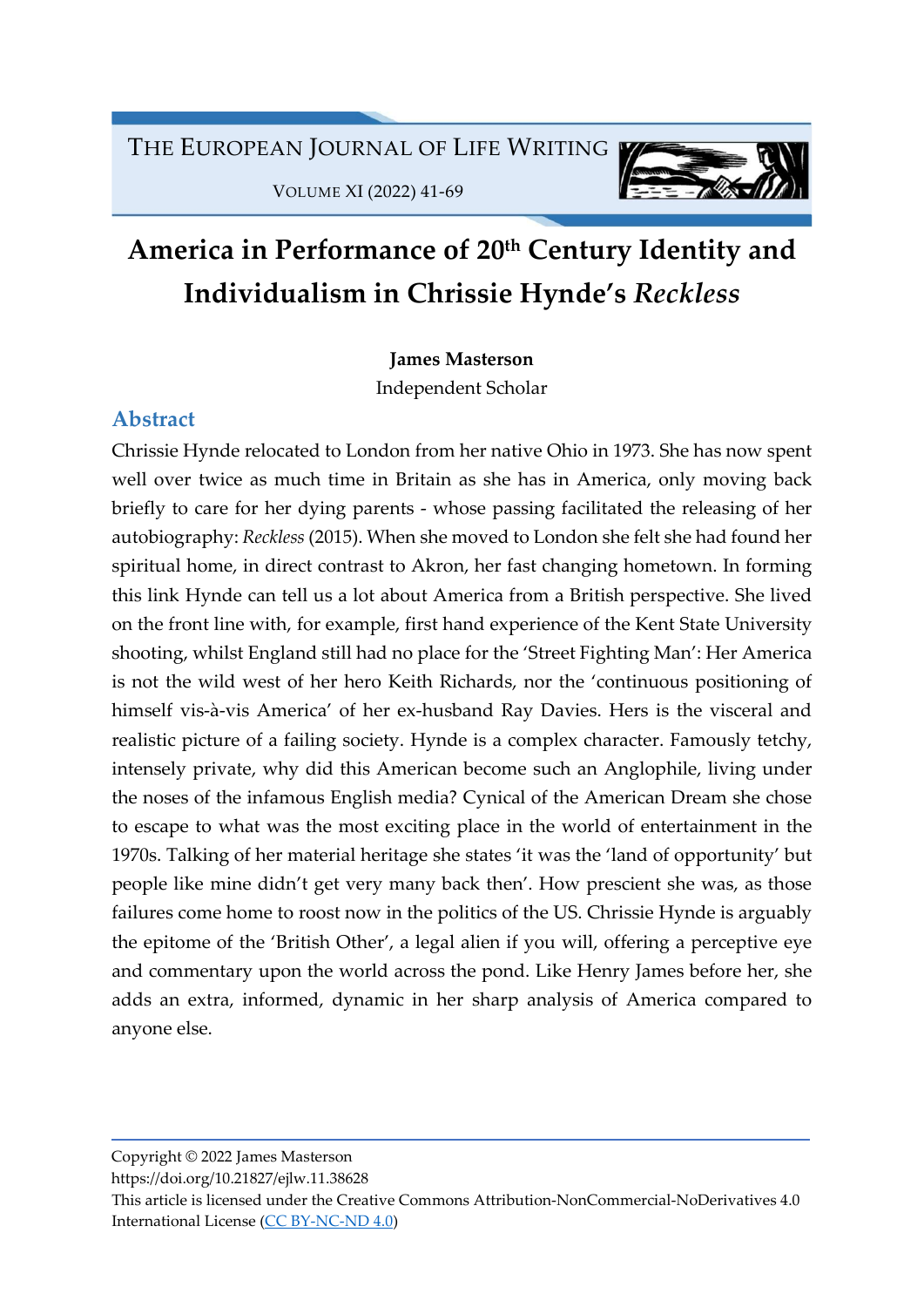Keywords: Chrissie Hynde, Autobiography, Ecology, Individualism, America, The Pretenders

In 2019 President Donald Trump controversially challenged four, non-white, female Democratic representatives to 'Go Home [to where they came from]' on the now pervasive short interactive social media platform Twitter. Republicans rallied and came to his defence: asked if President Trump's tweets were racist, House Minority Leader Kevin McCarthy answered, 'No. This is about ideology. This is about socialism versus freedom' (New York Times 2019). Whilst there are a myriad of circumstances contributing to this series of events (not least an election pending where the incumbent was seeking to scaremonger about the extreme left in the Democratic Party), this comment highlights how the concept of American freedoms has become interrelated and enshrined in an unfettered, unrestrained capitalist system, as a key pillar of Western democracy. To Trump's perceived support base socialism is diametrically opposed to this concept. Equating freedom with the policy of economic freedom, is perhaps best epitomised by James Carville's phrase - and Democrat, Bill Clinton's campaign by-line – 'It's the economy stupid'. The American 'other' or enemy, for at least much of the American Right, has mutated subtly from fascism in the early twentieth century, to communism (and the other McCarthy) post World War Two, to any form of socialism after the fall of the Berlin Wall. This fear of socialism is directly and indirectly addressed in Reckless: My Life as a Pretender (2015), the autobiography of Chrissie Hynde. This article explores Hynde's contrast between what she outlines as actual freedoms in punk-era Britain and the false freedoms of the consumerist America that she left behind. I will address to what extent Reckless can function as a critique of consumerism and individualism. Although not an overtly political book, Reckless could rewardingly be read as an indictment on the capitalist drive to economic progress at the expense of the natural world and artistic expressions. Thus, anticipating the current Extinction Rebellion (XR) movement and echoing the early twentieth century economic historian and anthropologist Karl Polanyi's The Great Transformation (1944).

# Chrissie Hynde

As lead singer of The Pretenders, and a successful solo artist in her own right, Chrissie Hynde is one of only a few females within the upper echelons of rock music's hierarchy in terms of both global sales and reputation. Her distinctive, rasping voice ensures that her tracks remain instantly recognisable and attributable, with 'Brass in Pocket' (1980), 'Back on the Chain Gang' (1982) and the Christmas perennial '2000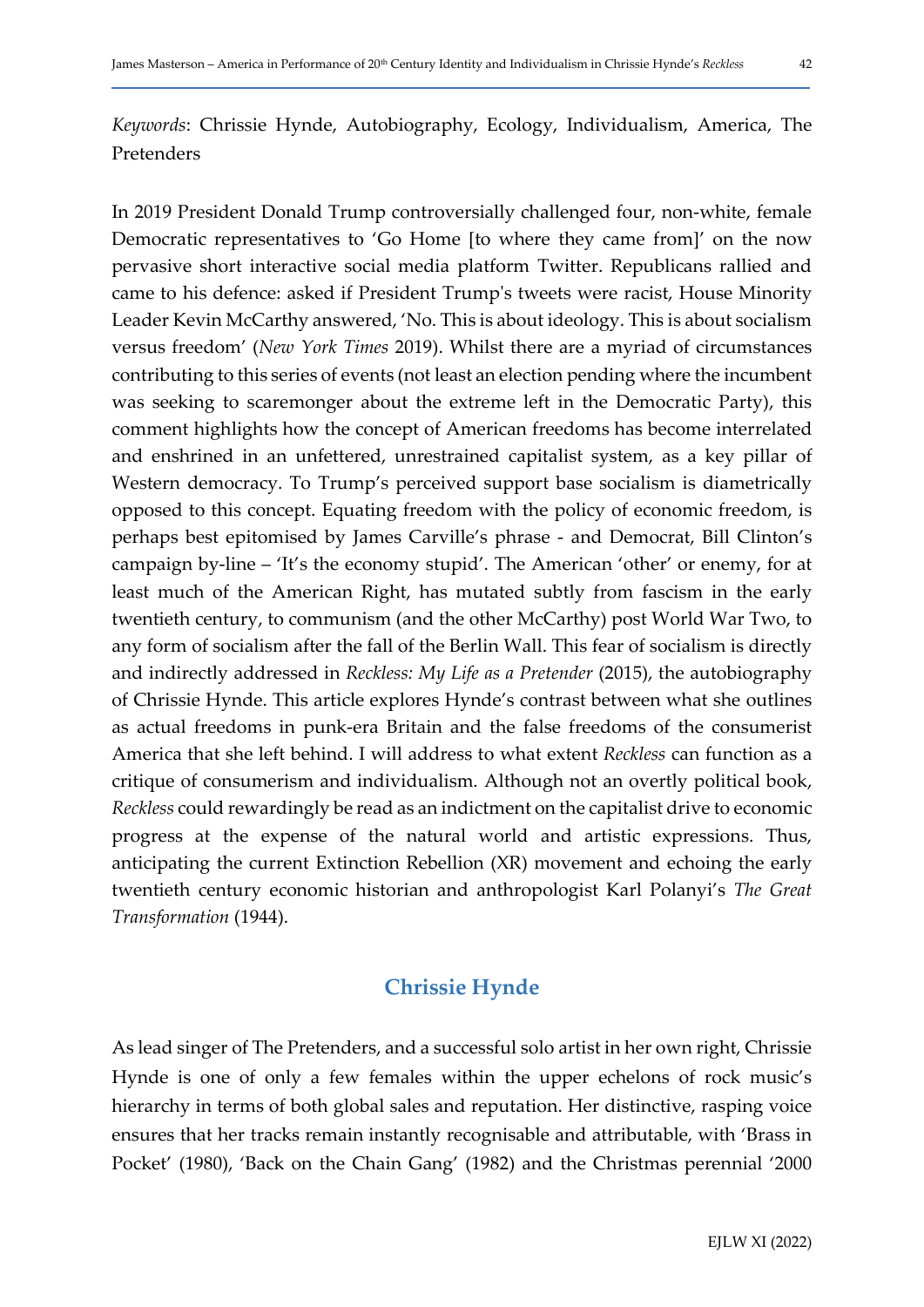Miles' (1983) among her band's most famous hits. Many albums have sold in their millions (Pretenders and Learning to Crawl) and others respectably over half a million (Packed! and Last of the Independents) in the UK alone (RIAA). The band itself, The Pretenders, is a vehicle for Hynde, or a tribute band as she has admitted in the past.<sup>1</sup> She also garners a huge amount of respect and admiration in the industry and amongst musical peers, with very little animosity and criticism beyond her desire for answers and a jealousy of her intimidating abilities.<sup>2</sup> Johnny Marr, who has worked with her in the past, has stated 'The Pretenders were liked by everyone who was into Rock Music'.<sup>3</sup> Her admirers acknowledge both her ability to separate public requirements and her private life, alongside her sincerity about the cause of animal well-being, stable ecologies and her desire to garner publicity for these.<sup>4</sup> Hynde is famously prickly in interview as well.<sup>5</sup>

Notoriously protective of her private life, Reckless perhaps unsurprisingly purported or promised to offer more than it appeared to deliver, she does this not to add mystery but to keep her private life just that – private. Her 'performance' is the public persona (the performance of which she first witnessed at the fairground), her private life need feature only so far as it relates to the story of The Pretenders (Hynde 42). Most of the autobiographical information she covers is already out in the public domain should people choose to search for it, all Hynde is doing is bringing much of it together. Indeed, much of the information was not a revelation and could have been gleaned by even a passing fan from a few strategic longer interviews in the music press between 1978 and 1985.<sup>6</sup> Hynde herself admitted that her autobiography is light on novelty and scandal stating that 'the stuff I really regret I left out of the book'.<sup>7</sup> This is an autobiography that is in some ways her best performance, or, as described elsewhere, best viewed as a 'greatest hits compilation'.<sup>8</sup> It has been called a love letter to music but is also an open adoration of London and the UK, where she has spent most of her adult life.<sup>9</sup> She is an unabashed Anglophile (228). At one point she claims: 'Every cell in my body had become a receptor, transposing Englishness into something like a hormone or vitamin to stave off rickets' (103).<sup>10</sup> In so many ways this is a very standard pop autobiography with very little introspection and yet it is more subtle than has been given credit. John Lydon of The Sex Pistols and P.I.L. has said of her 'she'll always be an awkward person to get on with, she is very difficult … in that difficulty she looks for answers', and it is this search for answers that keeps her motivated and may have inspired her autobiography.<sup>11</sup>

The subtitle of this book is 'My life as a Pretender'. It is this word, as a verb and noun, which she is playing on. Veracity as a 'pretender' is unlikely. Indeed, veracity in autobiography is impossible to achieve and merely a pretence.<sup>12</sup> Autobiography has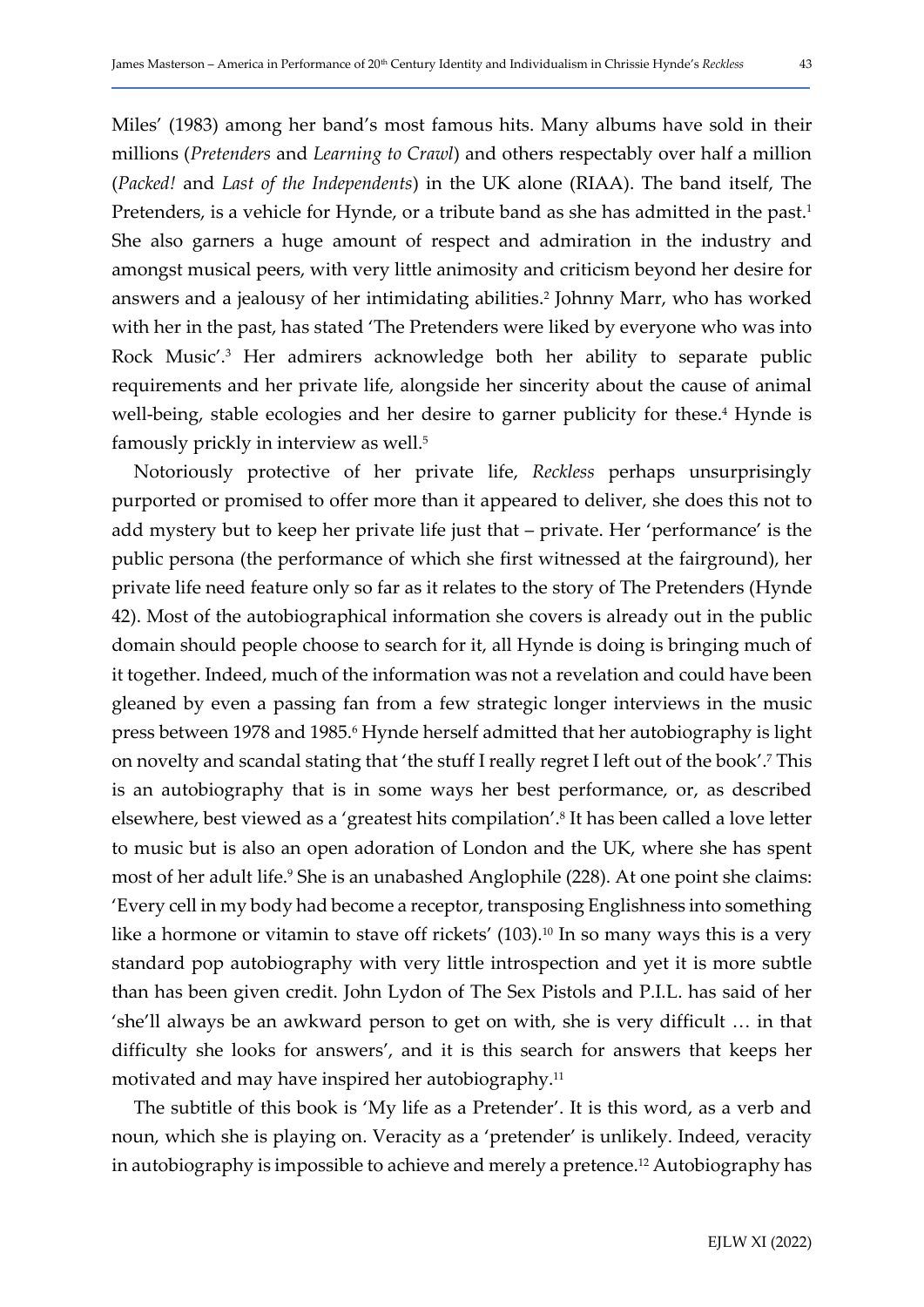a long history but also has a faux authenticity, a faux authenticity replicated by Rock 'n' Roll.13 Celebrity autobiographies are also perceived as famously shallow, with Stein and Butler (2015) calling them 'a rubric that evokes simplistic assumptions of shallow mass entertainment and a lack of literary value'.14 Though the celebrity memoir, which is what Hynde's is, can lay claim to being the most influential subgenre of autobiography based on commercial ubiquity, popular appeal, and arguably, democratic accessibility.<sup>15</sup> One cannot gauge Hynde's or others' sincerity, but she does have an aim beyond putting her story out to the public. Her own inspiration, the Bhagavad Gita, which she has been reading since at least her early 20s, is a book which could be said to be about 'forgetting the self' and getting rid of the ego – almost at odds with the remit of a traditional autobiography. Autobiography is by definition a singular ego document however much one tries to write against it, and yet, early on Hynde writes wherever possible in the plural. Hynde acknowledges the fiction of autobiography when humorously highlighting her more obvious lies within the text. For example, the narrative describes one gig she performed at, yet a few pages later chronologically, she states she was performing her first ever gig (122). This is one of the more obvious 'pretentions', but its presence leads readers into questioning what other circumlocutions or out and out inventions are inserted into her story.<sup>16</sup>

Famously vegetarian and an activist for PETA and animal rights, Hynde's vegetarianism, she claimed was to 'inform everything, the course of my destiny' (68).<sup>17</sup> Consequently, Hynde has manifested herself as one of the early twenty-first century's growing number of voices echoing the sociologist Karl Polanyi and his observations regarding the problematic and damaging nature of consumer capitalist culture. Her autobiography puts forward that life in the Western world has taken the wrong trajectory and needs realignment. Polanyi's definitive text The Great Transformation cogently conveys the argument that society has been misdirected since the early 19th century in its drive towards the capitalist free market economy. Polanyi's, sometimes historically occluded opinions, are themselves now gaining traction in not just Economics but History of Literature (Heide Estes), Sociology (Naomi Klein), Anthropology (David Graeber) and Philosophy (John Gray).

During the 1950s and 1960s with the climate of the Cold War, economic growth and accelerated technologies, few, including Hynde's parents, wanted to hear any negatives about the progress of society. But the spectacular failure of modern economic theory (in 2008 with oft cited echoes of The Great Crash of 1929) and the ensuing global financial crisis have resulted in alternatives being given more considered attention and media coverage. The metaphors which run throughout Reckless are used to display the symptoms of an emerging individualism tied up with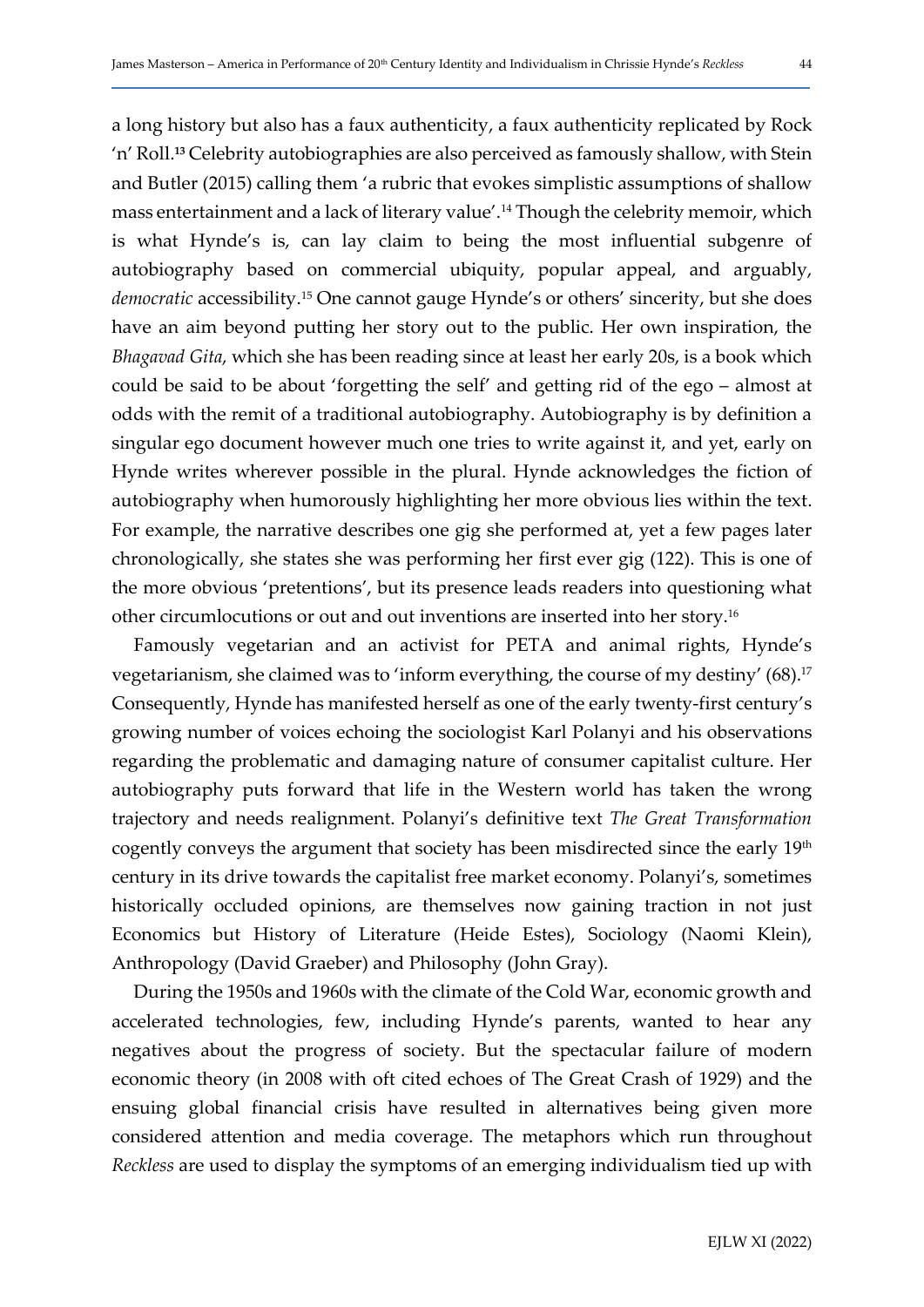a fervently avarice consumption within the country which Hynde loves, but pointedly kicks against. This rebellion, though sincere, is at the same time hollow and noncommittal, as befitting the life of a pretender. She has played on this since the first album. A track called 'Mystery Achievement' includes the lyric 'I've got no tears on my ice cream, but you know me I love pretending'. Lyrics are of course notoriously difficult to rely on - the kernel of an idea may have truth but sometimes must be made to rhyme and fit the rhythm, generally at the expense of accuracy. I do not plan to dwell on lyrics or their autobiographical merit in the text. Suffice to say, like her hero Bob Dylan, whose own autobiography was in part fabricated from Time Magazine articles, Hynde is clear in her pointers within the book that she 'loved a good con' (33).18 This, in conjunction with her lack of investment in the validity of autobiography in itself should leave us suspicious of many aspects of this book: she has often rejected advances to write one and publicly dismissed both suggestions and even this book. But at the same time Hynde acknowledges the scope of her own contradictions, for which Rock 'n' Roll, itself 'a good con' as she calls it, is also a great *conduit*.

A review from the Daily Beast on the back of my copy of Reckless states that Hynde's writing style is like her musical output in that it is 'impulsive, untamed, ragged, proud, a little sad around the edges'. There is definitely sadness and pride present throughout her narrative, but to call her prose (in book- or musical- form) impulsive, untamed, and ragged is to undersell the artful construction of Hynde's output. As one of only a handful of prominent punk female artists, and one with an unsurpassed longevity, Hynde's lyrics and performances are a capsule of her lived experience be it sexual assault at the hands of bikers ('Tattooed Love Boys') to the mournful reminiscing of a destroyed childhood municipality ('My City Was Gone'). Her songs are autobiographical though often matter of fact rather than directly judgemental, her autobiography is no different. The apparent simplicity and directness of her autobiography overshadows Hynde's considered and pointed cultural criticisms. Janet Varner Gunn analyses the autobiographical impulse as leading away from the collective and towards the personal experience. It is a genre that valorises isolation and individual exceptionality over and above community: 'The relentless individualism of the genre subordinates all other considerations'.19 An author, by the very act of writing an autobiography, emphasises the exceptionality of the individual and focuses attention on personal interpretation over and above historical meta-narratives. Hynde's autobiography turns away from the established rock memoir arc of hedonism and self-discovery. Some of the more simplistic autobiographies like Duff McKagan's or Slash's, or even the disappointing Wayne Kramer text, challenge less about society and more about personal choices. Although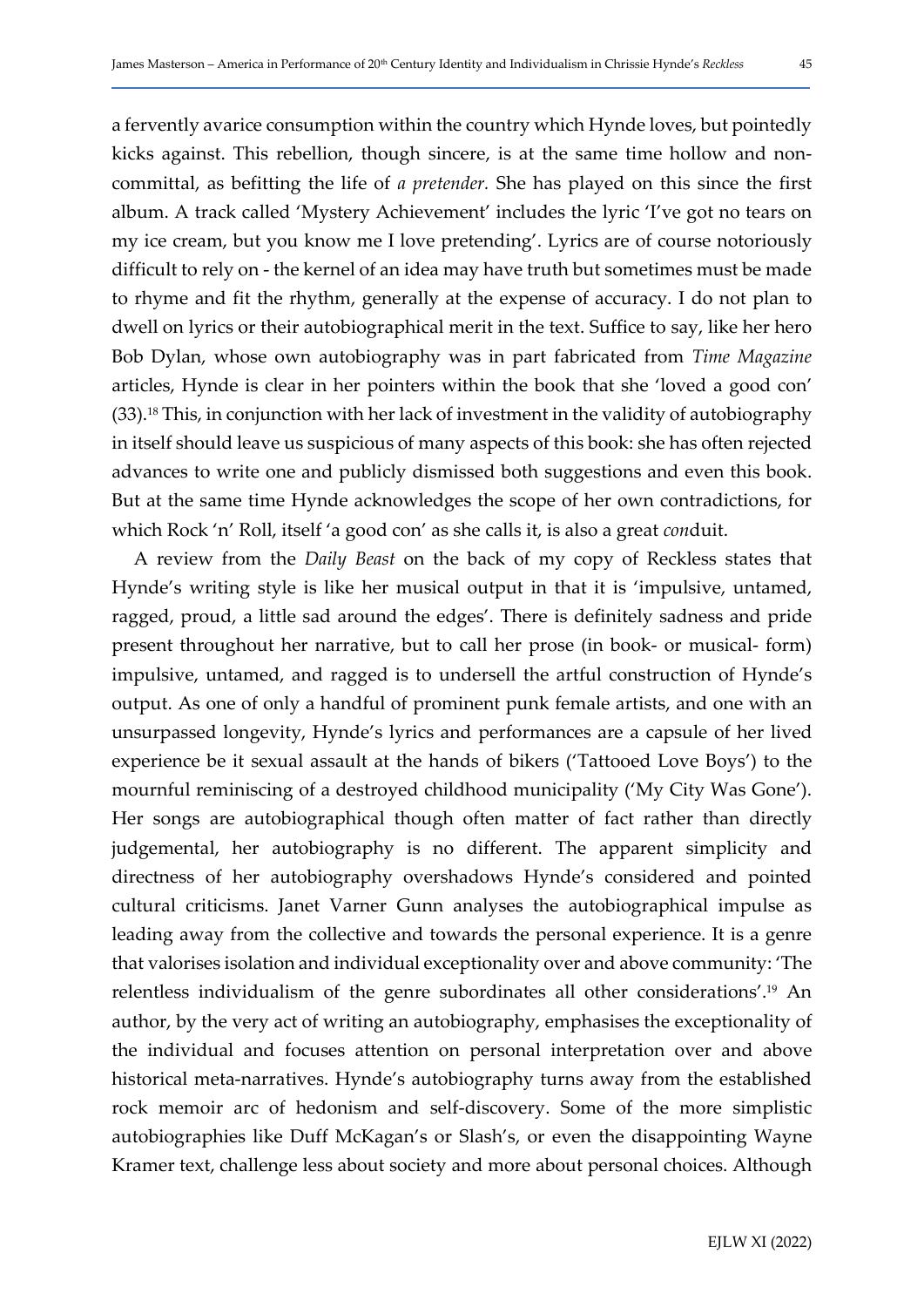not reaching the dizzying artistic heights of Dylan or Springsteen, Hynde's narrative is closer to Sylvain Sylvain whose recent autobiography certainly questioned the American Dream narrative he had been sold as an émigré.

Unlike Patti Smith, there is no evidence that Chrissie Hynde is concerned with placing herself within the canon of autobiography. Where Patti Smith might place herself in the broader 'high art' Hynde's self-representation and ethos place her firmly in the hedonism and escapism of popular music. Her focus, even prior to the release of her autobiography, was and is about individual freedoms versus communal duties. Community in her opinion is being destroyed for the sake of big corporations under the misguided banner of individual freedoms. This is manifested in her controversial advocacy of the return of mandatory conscription, a stance that a large majority of her fanbase do not support. Her conviction is based on the power of communal effort as opposed to individual choice. She references this in her autobiography knowing that some find it hard to accept and reconcile to their own 'liberal' agenda.

Self-identity, ethnic and national identity are also key themes from page one of Reckless. It is not uncommon in American autobiographies to explore the question of heritage - but Hynde seeks to instil the 'average' / silent majority identity of her family early on. As she states: 'we were born the norm, the mean', trying from the outset to capture the idea of being the very average all-American family (9). They are of good British (Scottish and Welsh) stock through both sides of her family. Upon moving to London, she brilliantly inverts the apparent importance of Anglo-Saxon heritage by highlighting, despite her father's petition to the contrary, that her London neighbours 'don't care' ('they are Greek!') (2). Hynde talks of other races and ethnicities but reiterates again how homogenous her identity and her childhood was. There is mention of Africans, Italians, Chinese, Jewish, Hispanic and Asian all within the first 500 words alone (2). These groups though are all distinct from the majority, to stress how the majority was the 'norm', a homogeneous mass of white northern Europeans, and inverting the popular idea that the United States is the melting pot of various cultures. In dispelling the melting pot myth, she is showing how the UK, or at least the London she moved to in the 1970s, was more heterogeneous and comfortable with difference, meanwhile in America 'White Europeans – we owned the joint' (2). This 'owning of the joint' (in the past tense) has been said by some to have inspired the success of Donald Trump in both the 2016 election and renewed interest amongst some of the 74 million who voted for him in the 2020 one.<sup>20</sup>

Despite 'moving away for good' in 1973, America casts a long shadow in the construction of Chrissie Hynde's first autobiography. American is represented in a damning light and Hynde argues convincingly that her punk identity and ethos was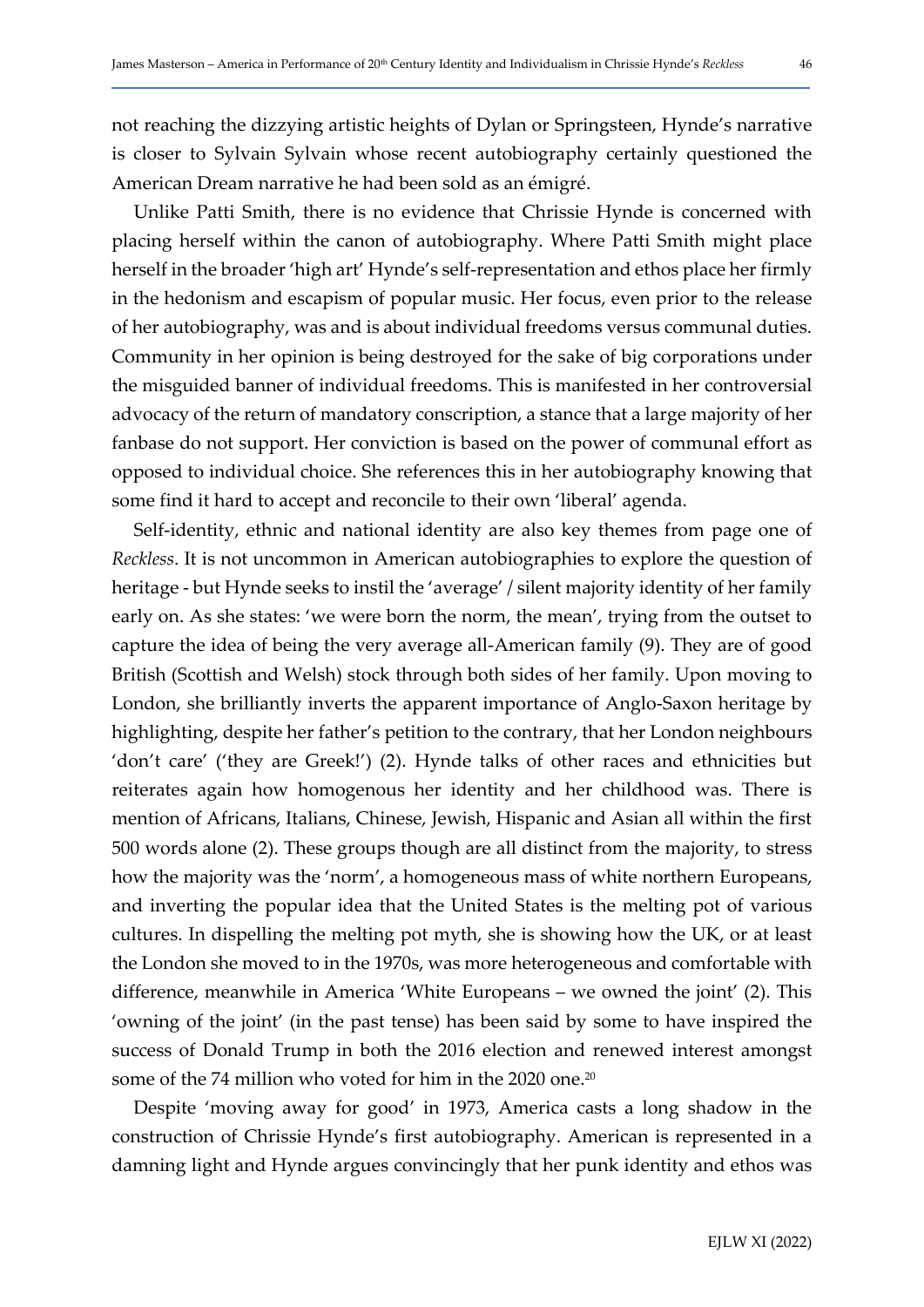shaped despite, rather than because of, the environment she grew up in  $(104)$ .<sup>21</sup> From the outset Hynde makes clear her lack of investment - possibly even contempt for the American Dream: 'It was the land of opportunity - but people like mine didn't get very many back then' (3).<sup>22</sup> And yet Hynde herself declares in the book 'when you start to become serious, your roots become everything' (170).<sup>23</sup> Given the fact that she represents herself as the homogenous majority, this comment is damning indeed. The opening words of the book are about the loss of her all-American cherry tree in the back garden to make way for 'progress'. She is not subtle in her criticism of urban 'improvements' that would soon 'swallow America', going as far as to declare 'our houses were in the way of progress' (8).

Her teenage formative years also coincided with the British Pop Invasion which helped to formulate this fascination with all things English as she perceived it.<sup>24</sup> Ten years after the British Invasion the American band, the New York Dolls, and later the Heartbreakers (Johnny Thunders), brought their blend of punk to British shores, at the same time as Hynde was there trying to find success with her own bands.<sup>25</sup> Hynde, firmly established in England, was at the forefront of this evolution and movement which became London punk in 1976. 'Although Chrissie is from the United States [...] She is fundamentally a British artist' declared Danny Goldberg, as he signed her new contract.26 Despite being a 'Yank in London' or 'the archetypal loudmouthed American' she had the advantage of knowing Svengali Malcolm McLaren, as well as the New York Dolls themselves.27 It is not a huge stretch to assert that if national identities were needed she was a British Punk in ethos, but an American musician. And as an industry insider, writing for the NME, she took a less typical path alongside punk to form the rock band The Pretenders.

The twenty-first century has seen a change in perception, treatment and reception of Pop and Rock music autobiographies. A strong early foundation was laid when the Nobel winning songwriter and hallowed musician Bob Dylan published Vol 1 of Chronicles in 2004. Given Hynde's reverence of Dylan, it is likely his output inspired her to write her own story. Although not as structurally experimental as Dylan's writing, Hynde's apparently linear chronological narrative conceals some stylised prose with connective threads running throughout in the form of a recourse to repeated metaphors. When it suits the text, these are direct – like the strategic placing of the all-American cherry tree versus the ominous, unstoppable growth of new road and railways. At other points the same theme crops up at apparently unconnected threads – like the Amish community or even Margaret Thatcher's political influence. In part, I aim to show that this celebrity autobiography is more intelligently constructed than initially appears and that it is emblematic of a changing mentality,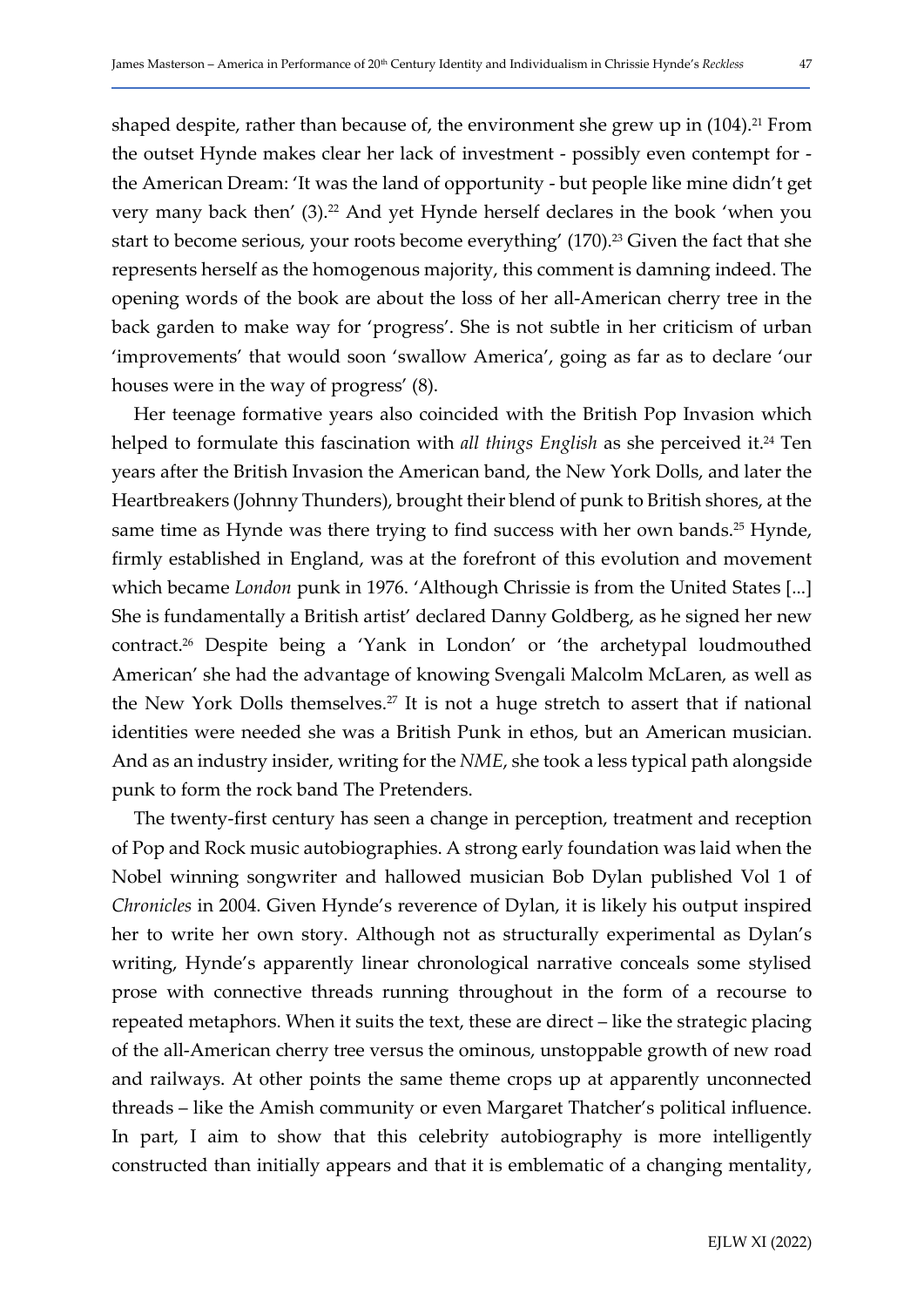or possibly even sea change, that stems from earlier writers but is gathering pace, in placing the needs of the ecology above economy. Implicit in the text is that the inevitable violent clash between rabid capitalism and the environment seems imminent. For Hynde, this will manifest itself in not eating meat: 'Every intelligent person will eventually become a vegetarian' she declares with increasing validity.<sup>28</sup> But in identifying a capitalist urge for growth as the driving force of ecological destruction, Reckless is also in danger of picturing a false idyll; a pre-lapsian halcyon golden age of which Hynde caught glimpses in her youth as it made a final flourish. The metaphor of the cherry tree from her youth cut down in its prime is emblematic of a lost Eden. The cherry is of course an ambiguous symbol that can at once represent life's innocent pleasures, the preciousness of life (Japan), but also ultimate femininity, woman's beauty (China) and, of course, more broadly, sexuality. Hynde shows an awareness of these literary and cultural echoes.

At other points Hynde's use of metaphors are more suggestive than overt, for example the figure of the grandma is employed as a metonym for family, and by extension community. The deliberate and premeditated disappearance of the grandma from American homes rings a death knell for any sense of communion or cohesion for Hynde (28). The direct consequence is that the core of the 'family' is eroded in America, but this also serves a larger point because it embodies a lack of community spirit and appreciation for the past. Similarly, the Amish communities 'With their steady, unchanging commitment to family and community' contrast to most of Western society's focus on 'progress' equated exclusively to material wealth (7). Indeed, most of the metaphors that Hynde employs throughout Reckless function as reminders that the American drive to 'progress', and its attendant neoliberal dream of individual and economic freedoms, is a dangerous chimera that robs nations and individuals of a safe communal environment in which real art can be achieved and ecological balance restored.

Reckless's overarching point is that life is a journey and not the transport method used to get there, which we have been mis-sold in the name of 'progress'; and Hynde contrasts the more organic journeying that she finds in punk-era England with the American consumerist society that she leaves behind. Her formative years were spent in Akron, Ohio, the USA, where she saw first-hand the effects of 'progress' on the town and country of her youth, of this and the environmental aspect she is very critical (8, 20). She presents her own life as a journey and her modes of transport (on foot and bus) - which are pointedly addressed from the very outset – are, in American culture, outmoded and associated with poverty and deprivation. In contrast to the declining importance of the train in the realities of American life, the bus is the important mode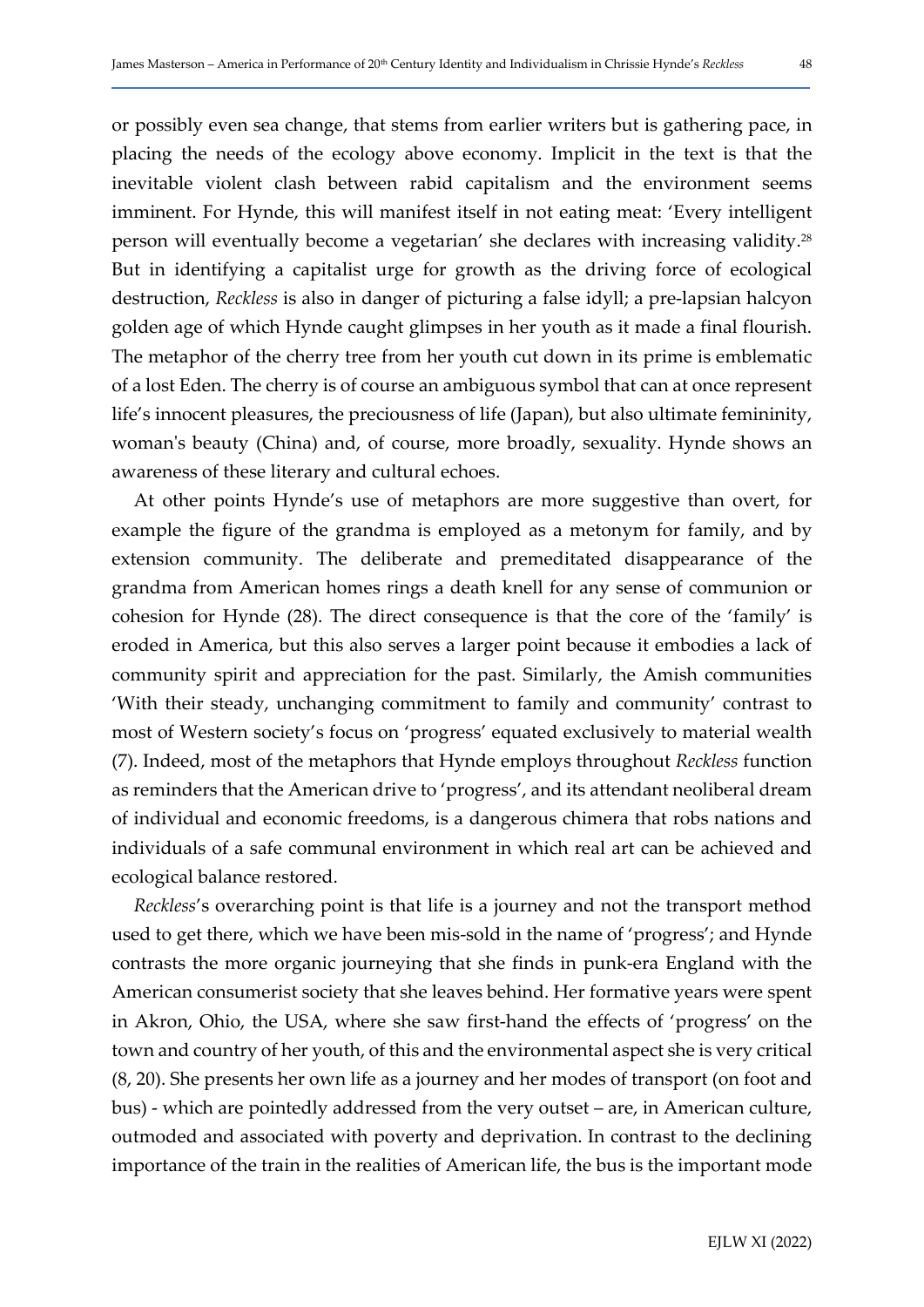of transport in her new home (Britain), one which she uses as a synecdoche of the British welfare system - or socialist ideal. To be clear, Hynde in no way indicates that she thinks the United Kingdom is 'socialist', merely that the 'the means of production', or, in capitalist terms, the funds generated from it, are distributed and regulated more widely by the community as a whole, at least in the 1970s. (With the appointment of Margaret Thatcher as Prime Minister in 1979 Hynde feels that Britain, following in the United States footsteps, is beginning to embrace the misguided neoliberal agenda.) The bus not only offers greater freedom of movement but does so to most people whilst being kinder on the environment, in comparison to the American mentality of car ownership as a form of prestige and isolation from the natural world and from one's neighbour. 'Everybody had to own and maintain a car. It was the biggest con in the Land of the Free. Well, along with the tobacco and alcohol industries, which also pumped out poison and had the nation in their grip. Pharmaceutical and firearms would join the party in due course' (23).

Unlike the American, and increasingly, British majority for whom she writes though, Hynde's journey encompasses two excursions, a personal and different public journey. Thus, Reckless partakes in the celebrity memoir genre, outlining, as it does, the key moments in the birth of this rock star and its awareness of the duty to perform to an expectant audience. Yet Hynde steps outside these boundaries and into more familiar autobiographical territory in her exploration of the interplay between community and individuality and her emphasis on how national cultures shape these debates. A 'traditional' American autobiography tends to closely follow Benjamin Franklin's solid archetypal foundational narrative in its desire to provide a remarkable history of a self-made 'man'. Hynde obliquely acknowledges this trope to show her readers its redundancy in modern life. She gestures towards this narrative by outlining her early years and suggesting key moments in her personal growth, but ultimately her main focus is on exploring communal identities and blasting the myth of poetic individual genius. Hynde, in contrast to Patti Smith for example, does not imbue her early home life with poetics but the hard-working mundane realities of a family aspiring to the American Dream, that con as she condemns it.

Yet paradoxically the production and publication of autobiography is also individualism and consumption in the extreme; individual's expressing themselves and it (the contents) being consumed. Nevertheless, as stated in a recent (2021) Facebook post by Hynde her 'personal politics is the environment', a broad brush which encompasses animals, nature, and the planet's well-being. All of which she has publicly fought for in the past and through which she uses her platform in Reckless to argue that rampant individualism and unfettered economic growth are not only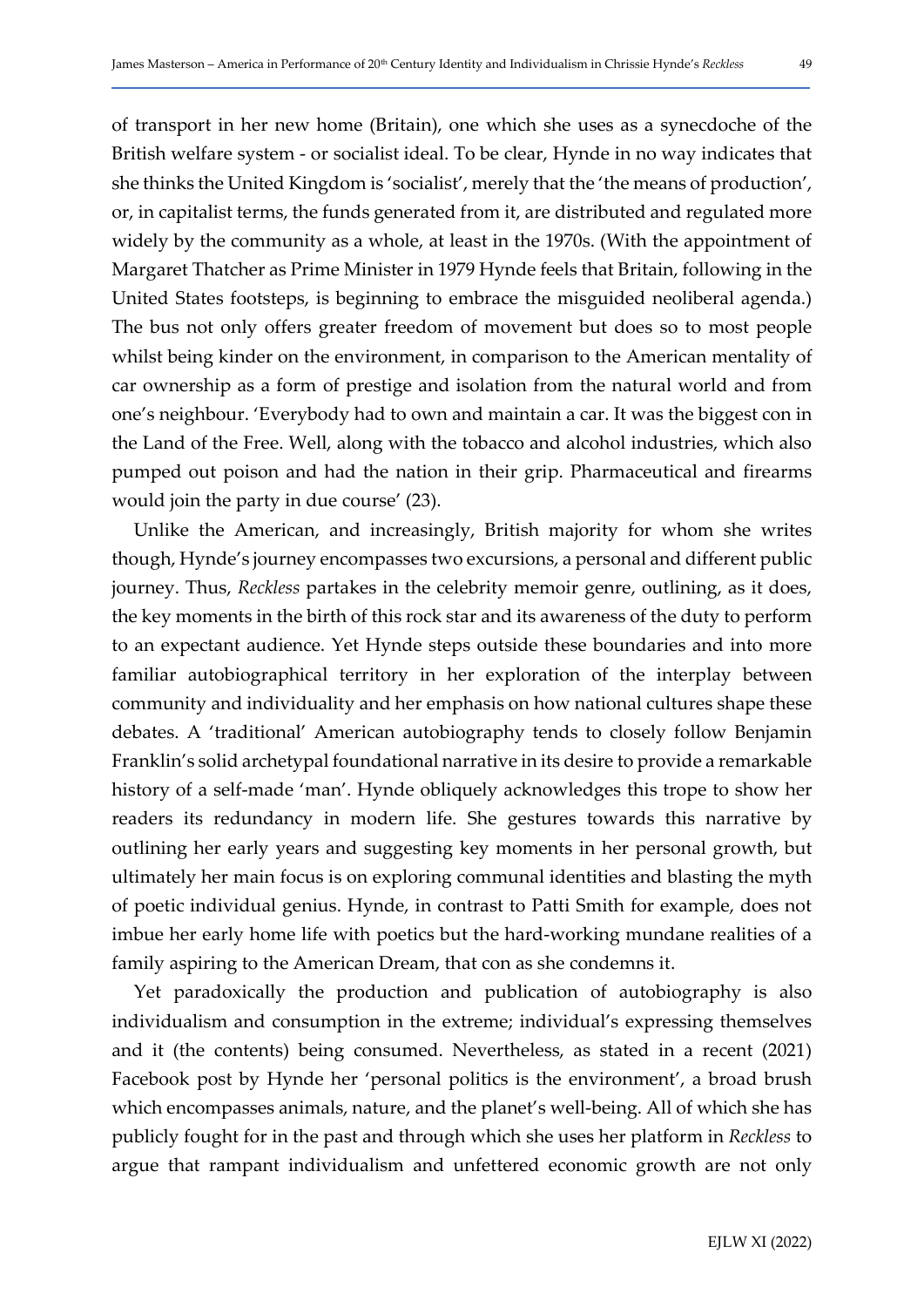dangerous to modern life but are unsustainable for the future. This rape of the natural world which her autobiography alludes to is contemplated on and enlarged throughout the book using strategic violent images. Hynde uses the symbolism of violence, violence which is erroneously linked in the popular imagination with punk, a movement Chrissie Hynde is part of (at least in the public perception) to show consumerist drive to progress wreaks havoc on social as well as ecological equilibriums.

Hynde walks a tight rope in an attempt to interweave an ecological warning to her readers. Indeed, as she shows with her concerted engagement with strategic metaphors, autobiography is not merely the history of the self but placing the self within a social, political, and cultural matrix, thus contemplating the creation and narration of history on a broader scale. It places the self within a history of ideas and a national and literary history. In its examination of violence and the terrible toll it takes on individuals and nations Reckless seeks out the general in the personal and attempts to analyse and critique cultural assumptions that underpin a patriarchal society that devalues the power of collective action and community-based industry. The construction of an autobiography is arguably a dissenting and rebellious gesture, as the ultimate focus on an individual life questions and interrogates the 'we' of the community. As George O'Brien (2007) succinctly points out: 'rather than seeking to dismantle the "we," the autobiographical aims to augment it, make it more pliable, more accommodating, more complicated.'29 Autobiography works within and against nationalist structures of perceiving the world. So autobiographical writing is Janusfaced in that it partakes of the tradition of dominant modes of expression whilst also dissenting from them. Hynde's autobiography seeks to undermine individualism's dominant (almost sacrosanct) role in modern society whilst also attempting to outline the early years of a music icon.

# The LANGUAGE OF VIOLENCE: Hynde's placement of references to violence in the text to foreshadow events

The broader language of violence occurs throughout Hynde's autobiography. It is focused on America, in direct contrast to Europeans (who, to Hynde's bemusement, unlike Americans just do not wash daily!).<sup>30</sup> In placing herself on the receiving end of this violence, as opposed to as a perpetrator, she is reminding the reader that despite the popular media's simplistic equation of punks and violence it is a cultural phenomenon that she chooses to portray as generally American.31 Likewise, it is violence perpetrated by the apparent hypocrisies of the flawed American system that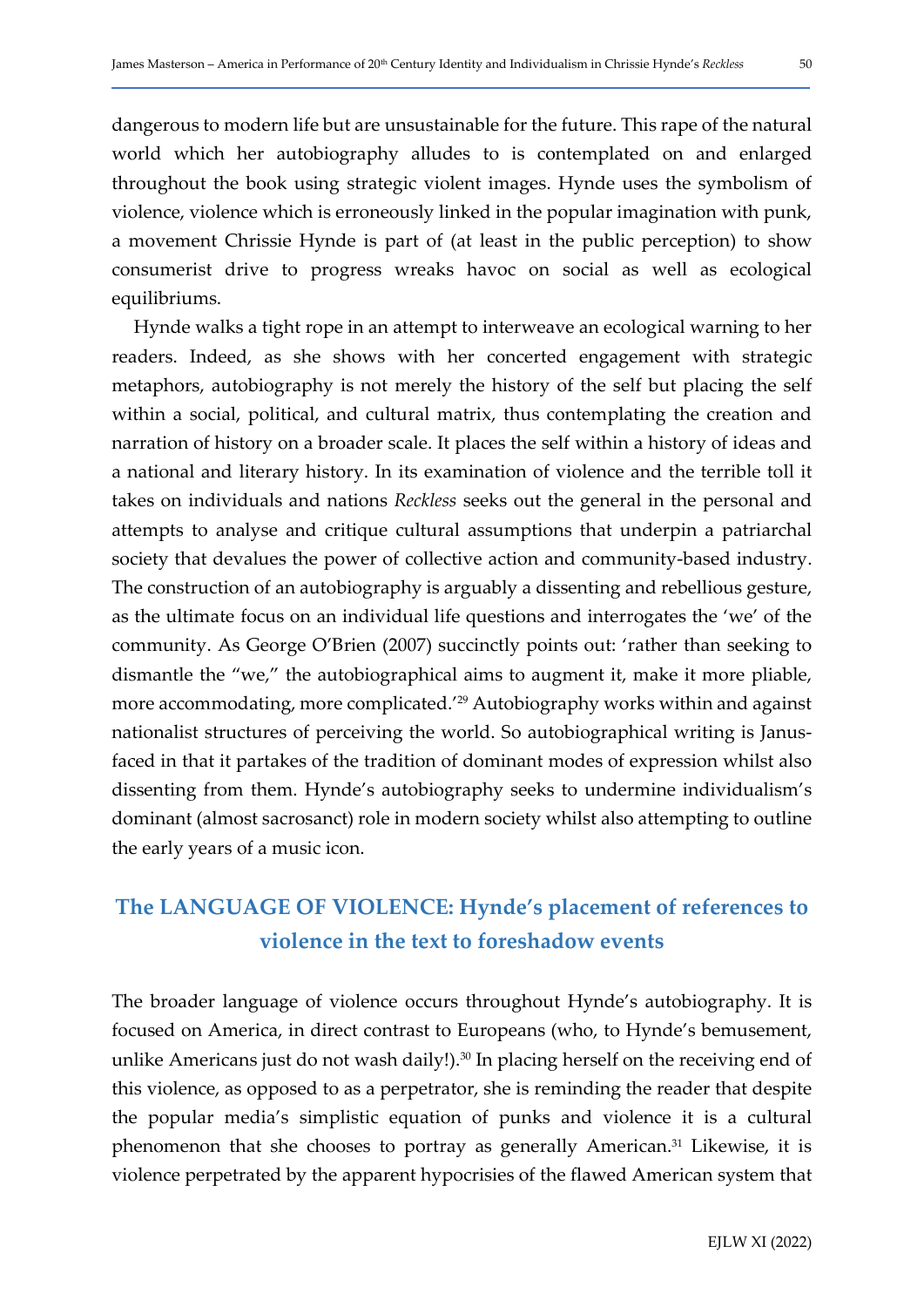is emphasized throughout the text. She portrays America as a country increasingly devoid of community and by extension devoid of concern for the suffering of others. Here the ubiquity of both casual environmental violence (like the violence perpetuated in creating any new road) and the more personal acts of outrage, such as sexual and physical assaults, weaken the fabric of a 'progressive' society. The language of violence and implied violence recurs at strategic places throughout the text, not necessarily as they occur but referenced when relevant to apparent Western 'progress'. This is laid bare from the first chapter in the form of the spliced worm left behind by the felling her beloved cherry tree (9-10). Some of this violence is, of course, perpetrated against her – and therefore arguably is relevant to the plot rather than inherently symbolic. As well as subject to it (broken collar bone, sexual assault), she is asked to use a gun for a job (at the Hotel Garfield), she refuses, building nicely to the final violent event before she leaves America when the guns are turned against her and her fellow students at Kent State University on the 4th May 1970 (11).<sup>32</sup> The Kent State Shootings are firmly placed in their geographical and historical setting, being the only precise dates and times in the book. The rest is pointedly vague because she is deliberately not delving into her own (private) life, the specifics of which she wishes to keep private.33 While the violence of everyday life is shown to be private in its scope, it is the public, state-sponsored violence against protesting students that proves to be the pivotal moment for Hynde as the protagonist leaving her nation, as a writer finding key moments in the desecration of community and environment. For Hynde though leaving America also marks the death of her ideals for society and community – and marks the beginnings of her pragmatism.

When not discussing violence against her, or endemic in American gun culture, it is the power of violence as a tool for ecological destruction that is addressed. Reckless consistently refers to the violence of environmental destruction in the form of roads and 'progress' more generally. Direct, plosive language describes the building of roadways 'like swathes of concrete severing streets: spliced like a worm, still wriggling' but also the 'suffocating cloak' upon America and the destruction like molten lava, as well as the simile of the damage inflicted by Zorro's blade.<sup>34</sup> In many ways she offers a damning portrait of a nation slowly killing itself and the rest of the planet. A lack of engagement with others and its own landscape is damaged by continuous expansion. 'Our houses were in the way of progress', 'we moved out of the way', 'out of the way of the coming of a new America' (8). Of the future of humanity, in its current form / technical progress, Hynde declares that 'we were digging our own graves' (23). Her obvious resignation in that sentence places this destruction in the past tense, but the implication is that it is now more relevant than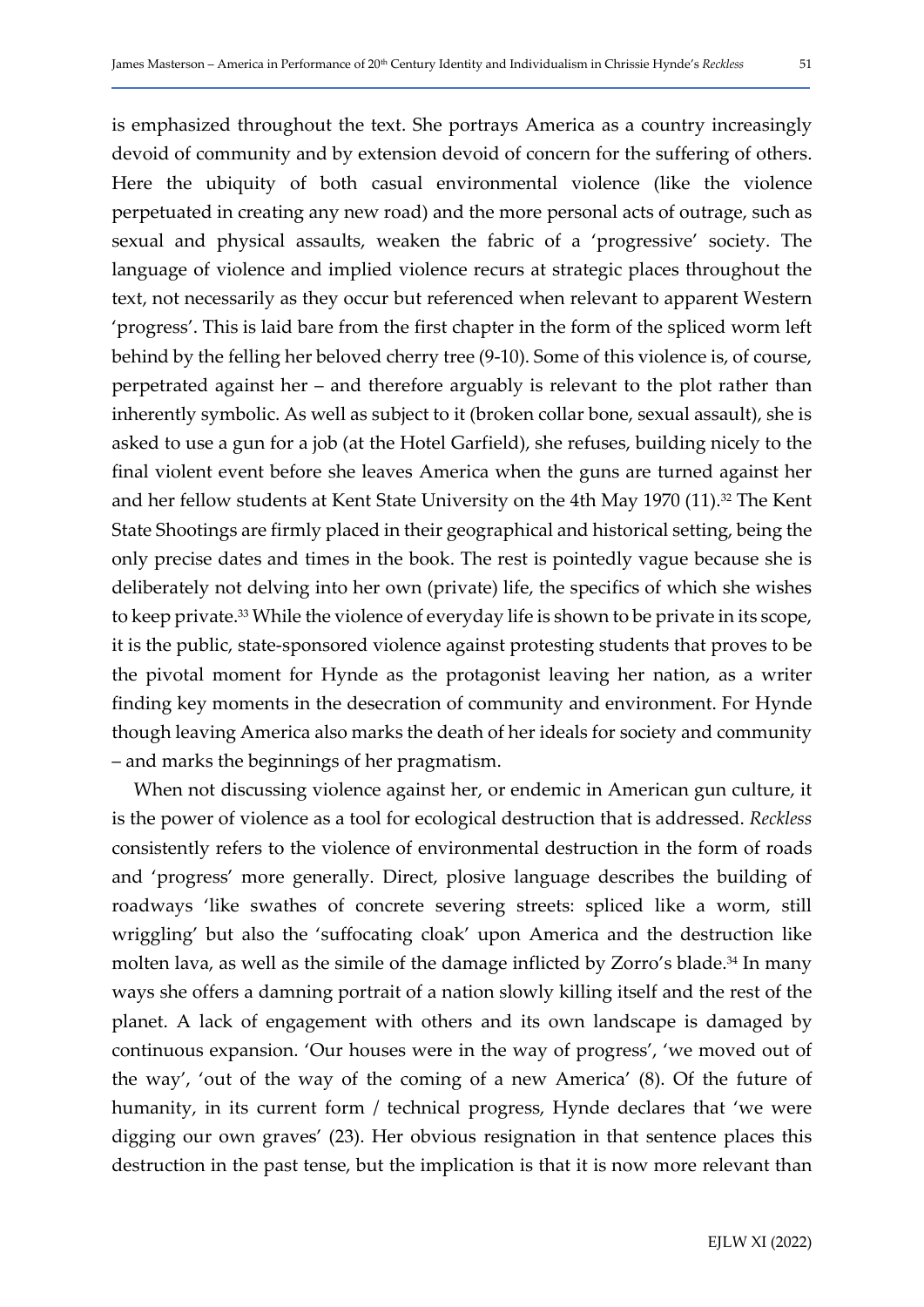ever. America, from her perspective, is not represented by the romantic violence of the Wild West of her hero Keith Richards<sup>35</sup> or the honourable Civil War of Charlie Watts.<sup>36</sup> Nor is it the exuberant and exciting location of the blues which were held so dear (and romanticised) by nearly every British band and artist including The Animals, The Kinks, and Them of the 1960s or The Verve, Gomez and Elbow in later eras, to name but a few. Rather than the, albeit ambivalent, attitude towards America of some of her 'British' peers, Hynde instead shows an antipathy for much of it, but is still invested emotionally in the United States – such investment emphasised by some of the titles and tracks that sandwich her career from 'My City was Gone' (1984) to Breaking up the Concrete (2008).<sup>37</sup> Hers is a very real investment: Devastated as she is by what she sees as a decline which enters every aspect of the society she grew up in. Reckless shows that replacing the new with the old was not necessarily progress, but the majority implemented it with little interrogation  $(11, 23)$ .<sup>38</sup> New was good, perhaps even God, for Hynde's parents' generation, but for her, the dream turned sour by the early 1970s, more specifically possibly even 4 May 1970.

# The Rise of Individualism versus the Communal: A sacrifice and a mistake

One of the key struggles in Chrissie Hynde's autobiography is the emergence of her own identity. This is perhaps to be expected in any autobiographical writing.39 The book is deliberately, and pointedly, written in the early stages in the plural: 'We' did, or took, or thought, this. Consistently it is the 'we' as an implacable entity when discussing her generation, seldom the 'we' of family dynamics. 'We […] We […] We wanted to Rock.' 'We watched […] we all were', 'we saw', 'Everyone under 30 in the US smoked a bong' 'we all did, we all listened' (26,38,37,45 [my italics],50). However, this plurality decreases pointedly, not as she blossoms into her own maturity and identity, but as specific events destroy her *communal* spirit. Beyond the ecological damage she points to, 'community' is deeply embedded in her dislike of cars as a key for of transport (and a facilitator of isolation). However, it is after the Kent State shootings that 'we' is replaced more pointedly by 'I' and the idea that time is running out for her and her alone: 'the clock on the wall was talking' (182).<sup>40</sup> Increasingly we read the 'I' as an individual in society who gives up on her generation as she comes of age but also as she loses hope for America and, arguably with Kent State killings, the government that turned on its own. 'I' is the isolated disenfranchised individual, rather than the self-aggrandising discovery of self as is outlined in most foundational Western male autobiography that usually define and celebrate the American Dream.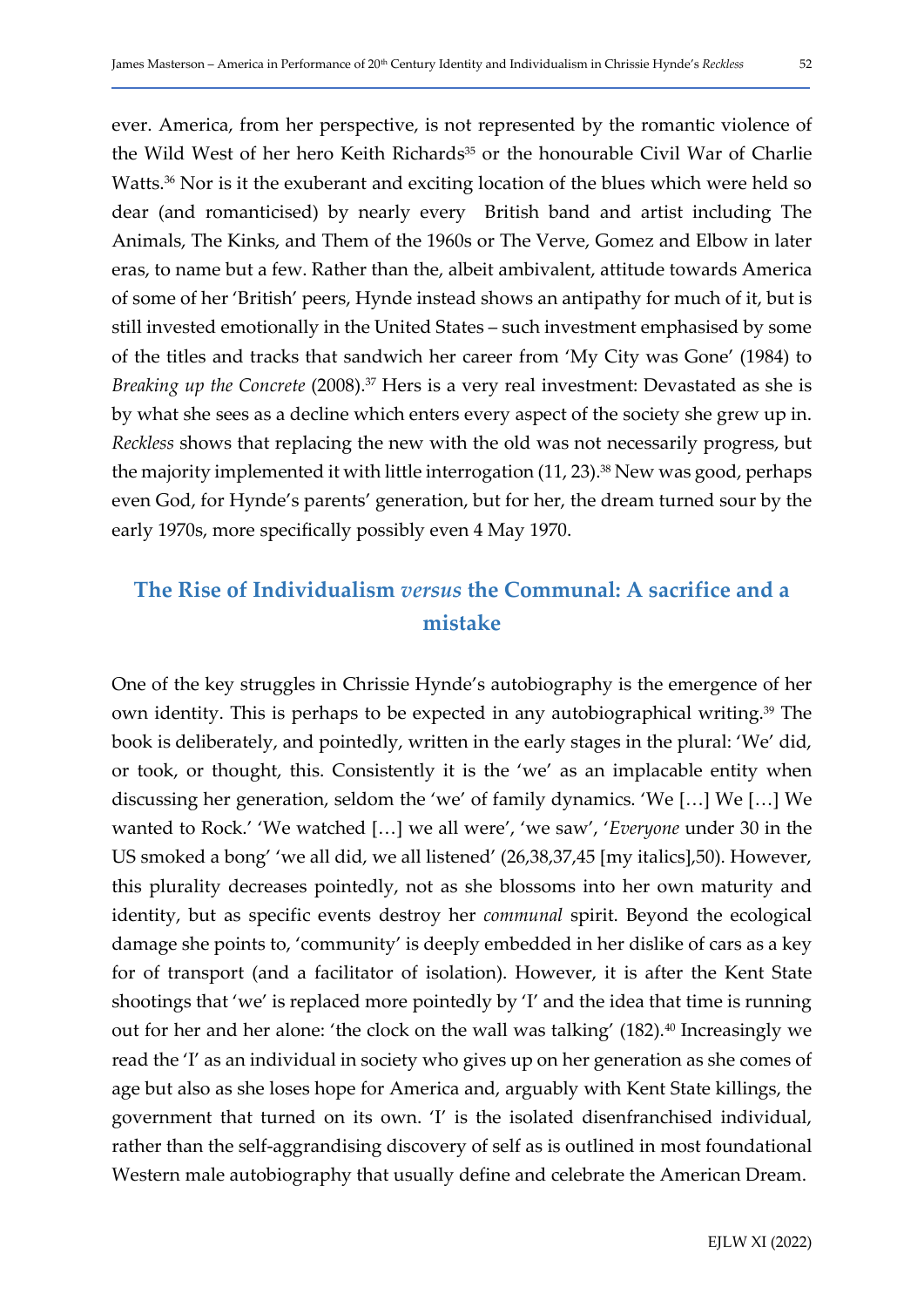The Kent state shootings of May 4, 1970 was a shooting of unarmed college students by members of the Ohio National Guard at Kent State University (Ohio). It resulted in the death of four students. In the confusion it seems at least some of those shot were not even involved in the protest against the US bombing of Cambodia which had prompted the National Guards presence. As well as being present at the event as a protestor, Hynde also knew at least one of those shot. The event became an immediate scar on the US State and arguably its authority, by its perceived willingness to turn arms on its own. These events inspired popular music by The Beach Boys and Bruce Springsteen but most famously the hit single 'Ohio' by Neil Young (CSNY). However, more broadly it was picked up on in popular culture by artists as diverse as Allen Ginsberg to Stephen King. More recently for the fortieth anniversary it was described as having entered the American repertoire and psyche, indeed National Public radio is still calling it 'A Wound Not Quite Healed'.41 The foundations of Hynde's feelings of powerlessness may have been laid by the limiting of walking as a travel choice: 'when I started to realise that the days of walking were numbered, I subconsciously began to plan my getaway'(25). But it was the violent destruction of her community by state sponsored authorities as she saw it, that was the final nail. As the unity and the communal she feels for America begins to disintegrate she begins to talk in the singular.<sup>42</sup>

Hynde also uses the communal to manipulate emotions: Hynde's life is a life she desperately wants to live in the communal, but like her Rock 'n' Roll, it is a pretence. Although the autobiography concludes in 1983, and despite her efforts to the contrary, Reckless informs us about Chrissie Hynde at the time of writing in the early twentyfirst century, and perhaps the intervening four decades. Today she also now has the advantage that she lives the individual dream of financial security and gave up on the dream of the communal, at least at 'home', when she left America. Hynde is not afraid to talk in bland generalisations and sweeping statements, even patent untruths that are emotional rather than factual: 'everybody in America was taking drugs', 'Everybody liked to get high', 'I knew I was against Vietnam like everybody else' (109, 75, 94. My italics). Like the communal self-identity, such sweeping generalisations also end abruptly with the Kent State shooting – perhaps forcing her to realise that not everybody within her communal perspective thought the way she did, or she assumed they did, indeed far from it. Instead, she looked to London. The London which the young Chrissy was so in awe of. But a new town required a new persona - she only 'became' Chrissie' when Nick Kent christened her that in London. The added urgency that 'time was always running out' after the Kent State Shootings gave the listening public Chrissie Hynde of the Pretenders, but the factors contributing to it killed her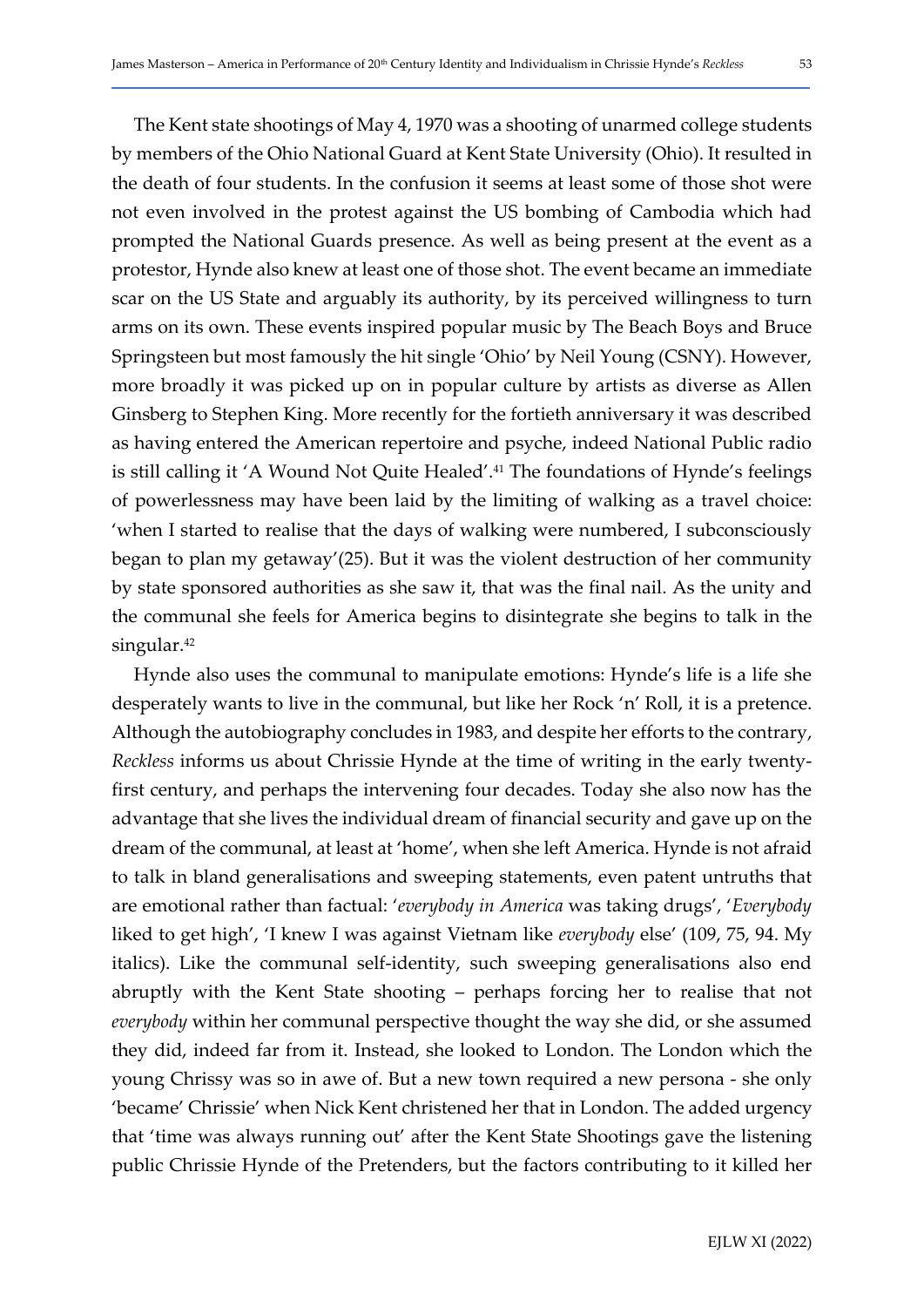ideological aspirations (86). Instead, as she reflects in her writing she is (perhaps appropriately, by 2016) left Alone and Reckless: Hynde was now left 'Alone', this point was driven home by the documentary of that name (Alone), and the first Pretenders album to follow Reckless. Hynde epitomizes the frustration of a cross over generation which feels the 60s generation was misguided but she was too late to join the party.<sup>43</sup> Perhaps the party was the damaging aspect – too high on drugs to care about her own wellbeing and safety, as shown by her disengagement from her body and pain during her physical and sexual assault due to the number of drugs she had imbibed. Such 'recklessness' also makes true recollection neigh on impossible anyway. But despite this impediment Hynde constructs a scathing narrative.

# The A TRAIN: A journey of destruction.

Hynde's main aim and objective is not directly to inform about the United States or the United Kingdom, but to entertain her readers with stories about her life on stage and the journey to becoming a popular entertainer. Although from the text we can glean some scathing observations, many of which revolve around the main modes of public transport - the train and buses. One of the most clichéd of American metaphors (and the one she chooses to explore without obvious necessity) is the train; A form of public transport and the very antithesis of the individualistic car, and yet a symbol with a deeply ingrained history in America. 'At one time America had the best train system in the world'.<sup>44</sup> Indeed both forms of transport maintain an insurmountable place in American folklore, but the former is now a relic of a past age and has become a trope: 45 In music and popular culture more generally the soul train, the runaway train and the train tracks, built by emigrants, are the arteries that built America, yet trains also further facilitated destruction of Native American communities and the natural environment and ecosystem. Within music alone there are most famously Casey Jones, Mystery Train and John Henry, all of which were used to create, amongst others, Johnny Cash's mythologizing. Many more artists from Jimmie Rodgers to Woody Guthrie, and more recently Bob Dylan as well as Seasick Steve have used the imagery and tracks as a downtrodden American badge of pride.<sup>46</sup> For the young protagonist the train was both a saviour and the USA's doom.

Hynde demonstrates a healthy critical eye to the fact that the rape of American landscape was caused and facilitated largely by trains in the late 19th century - but this in turn also enabled American expansion and the quality of life she enjoyed growing up. The old train through her town restored her faith in an old America, an old America 'out of a cowboy film' (67). Indeed, she goes as far as to romantically state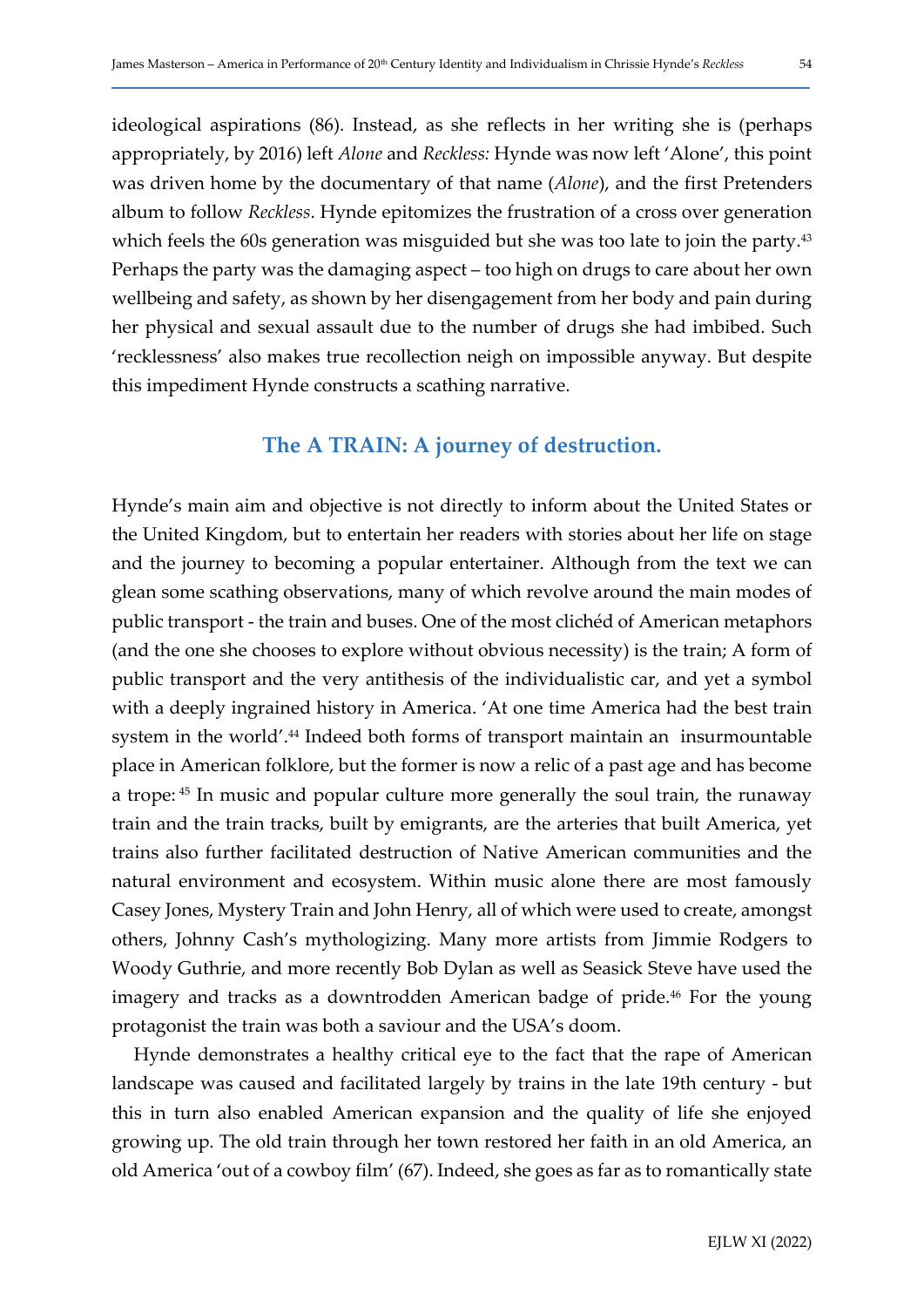The sound of the train whistle always had an underlying feeling of promise'  $(67)^{47}$ This sound was not enough to keep her resident there beyond her teens, yet as a US citizen in England 'she'd never really get off the train and she'd never really leave home'.<sup>48</sup> This train, be it a metaphor or not, is now seen almost exclusively as a mode of transport only for the underdog – or at least the black poor (possibly one in the same). As Gibbens points, when discussing Bob Dylan, 'The train was a potent symbol of release, of possibility to the Black People of America […] so potent a symbol that it can become anything'. 49 But perhaps the important point here – which Hynde tries to move beyond by pointedly not addressing colour or race in her text when the opportunity is there – is that it is not necessarily colour but opportunity and availability of cultural capital (3). Ultimately American culture does not teach or encourage people to move beyond the consumerist capitalist model, but to reinforce it through demand and desire – perpetuated by the advertisers and marketing men both in school and America's worship of a utopian unachievable American Dream. A dream Hynde identifies as a fraud (3).

It is in her celebration of the decidedly un-American public transport of the bus that marks her as different from most Americans. In Reckless Hynde's worship of the benefits of public transport are realised first on the back of a bus in Mexico: 'I was with people I had nothing in common with other than basic human elements like pain and hunger, but I felt, for the first time maybe, at home' (98). The bus, for the American public, represents a lack of choice resulting from a lack of capital – it is a mode of transport synonymous with the poor underclass, lacking in opportunity, and, literally, drive. Rather than being a travel method of choice, the perception of *Greyhound* is that of being the last way one would choose to travel and only taken because you didn't have the option of a car. In contrast to this generic perception, the geographical closeness to 'others' and their shared destination on the bus engenders a sense of contentment in Hynde that she believes the average American does not experience (in their cars). It is this sense of loss that recurs throughout the America that she is about to leave.

Despite feeling at home for the first time in Mexico she chooses the more 'advanced' site of London to set up home within the year. Not having to rely on lifts anymore in London she feels unprecedented freedom and makes note of this: 'I never got over the thrill of not having to wait for someone with a car to pick me up' (140). The bus became her escape route.<sup>50</sup> 'Buses were another shared commodity. They weren't just for down-and-outs' (171). Although it is not dwelt upon, this freedom is also found in the communal London of the squats – a well-known facet of what would become punk.<sup>51</sup> Indeed, Hynde portrays the bus as a synecdoche of British liberalism with, as she sees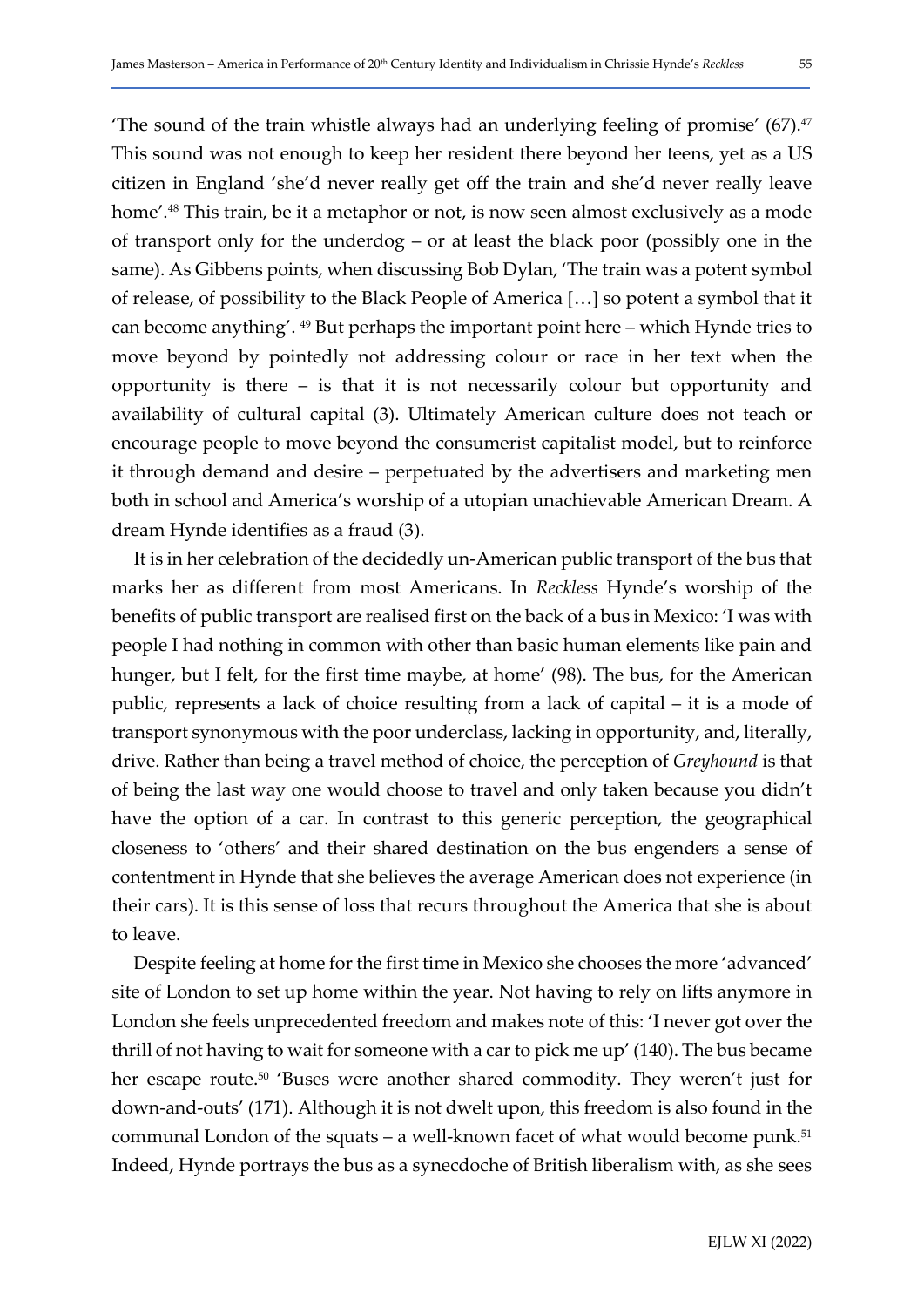it, a less commercial structure to society and instead a generous social welfare system that facilitates a sense of travelling together to reach a shared destination. When she observes 'Public transport (What genius thought that up! When word got out in America, they'd all want it!)' (137). she knows, as her earlier reference to it in the US, that that would be a little too socialist for the United States. For example, when Hynde recalls her initial introduction to Britain, she comments: 'Government grants like in England…it would be like socialism' (37 and 139). These 'socialist' concessions in London were a revelation to her and left her 'mesmerised' but Hynde does gloss over the fact that post punk and at the time of writing (c.2013) these squats, government grants and reliable public transport are not as bountiful as they once were (175). This is ignored as Hynde places herself firmly in the present of writing, not highlighting what she might see as the modern missed opportunities.

## GRANDMA as a Vehicle, for her message, and the Arts.

Hynde links the birth of creativity, and by extension, punk with the social welfare system through the symbol of the grandma. Increasingly in Hynde's portrayal of America as her autobiography progresses material goods take precedent over community and reverence for the past, epitomized by the symbol of the grandma, which in and of itself may sit as a critical observation upon the contrast between UK and US. With the increased popularity and availability of the double garage Hynde observes that: 'American households had no room for grandma, but the car's needs were paramount.' (23).<sup>52</sup> The car stands as a vehicle of modernity and the American Dream in its mass manufacturing, its unconstrained speed and its subsequent desecration of the planet. Hynde has many references to hating the car, but also is quoted elsewhere as saying 'I wanted to get out of cars…I could see the way car culture was going' (23,137, 140). As her biographer Adam Sobsey puts it 'Car culture put all her aversions into one vehicle' or more appropriately 'the cardinal symbol of cultural evil'.53 For her heroes, like Bob Dylan, the road was the all-important metaphor – the poor downtrodden heroic American dust bowl population of the 1950s and 1960s, which Dylan tried (in his early career) to epitomize and encapsulate, didn't own cars. This journey is something Hynde herself picks up on. But for her peers like Bruce Springsteen the car was the American way of life – aspirational, achievable but also romantic. Springsteen has built nearly an entire genre around movement in and by car ('Cadillac Ranch', 'Thunder Road', 'Pink Cadillac' and many more), whilst Dylan was a troubadour *walking* the roads (literally – 'how many roads must a man walk down' and 'I don't have no sports car, And I don't even care to have one, I can walk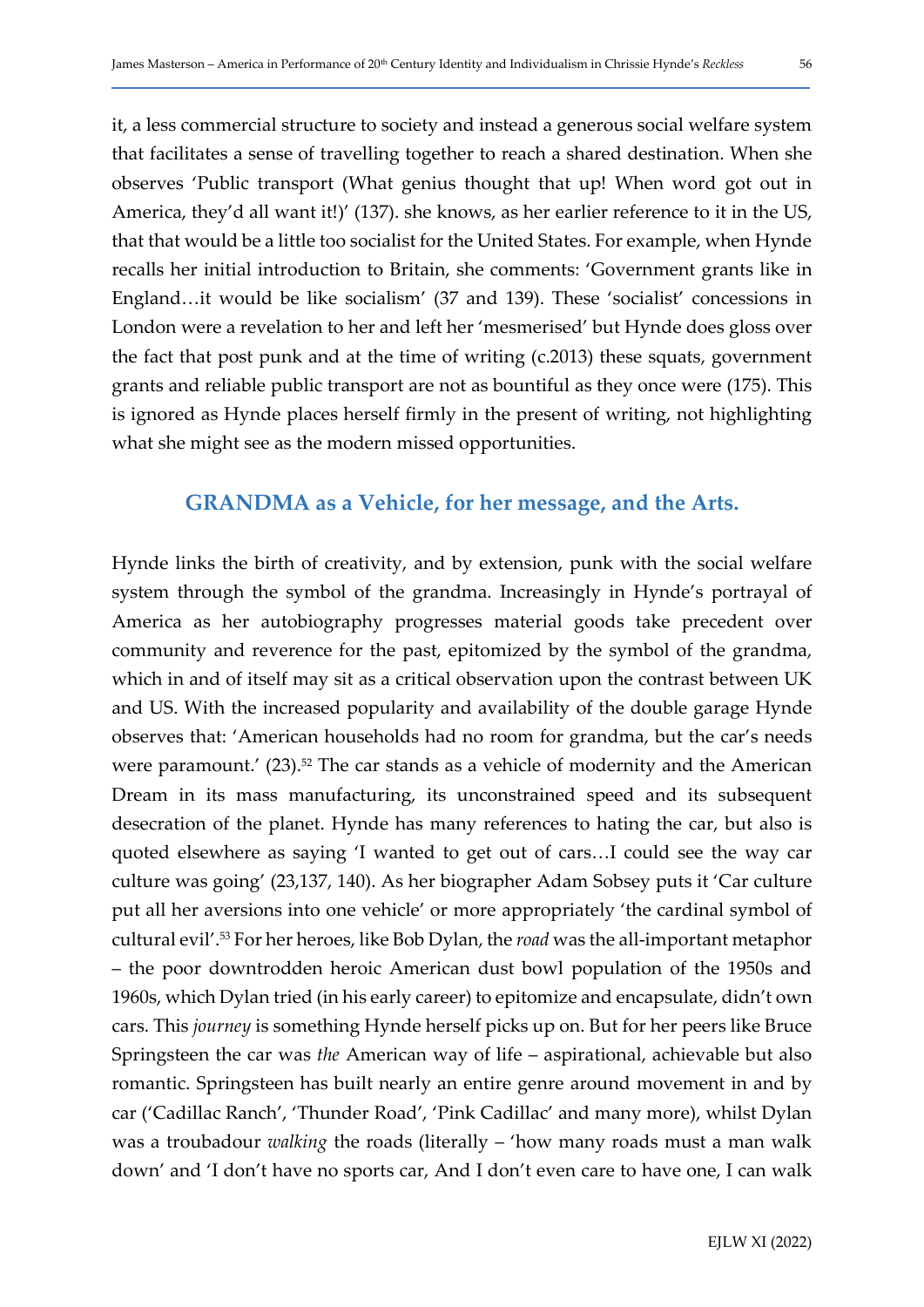anytime around the block').<sup>54</sup> Even when he is forced to get into a car he must abandon it out west and walks ('Tangled up in Blue'). It is Dylan who remains Hynde's hero as reiterated by the image of the records she holds on the dustjacket of Reckless (outside back cover of book) and more recently her 2021 album and tour, both focusing on Dylan. For Hynde the road needs to be addressed in one manner. She rallies her listener 'Ram it! Cram it! Grand Slam it! Break up the concrete'55 This is in conjunction with the cover image of the album Break Up The Concrete, which features a pneumatic drill literally breaking up the man-made road. In 2008 the time for subtlety in the form of 'My City Was Gone' (1982) has given way to urgent violent action.

The displacement of the grandma in order to make room for the car not only epitomises the drive to consumerism and isolation, it also represents how America was failing in its protection of diversity and creativity. In direct contrast, Hynde acknowledges that, in London, the availability of space in terms of time and location is found in Mick Jones' grandma's flat which facilitates the early burst of creativity that her musical outlets experienced and the early furtive days of what would become 'punk'.<sup>56</sup>

The figure of the grandma stands not only for the family bonds but also a reverence for the past and for communal activities and arts and crafts – such as knitting or later playing guitar, rather than mall rats simply consuming, ironically something the teenage Hynde self-defined as (133,156). Grandma recurs in the text as a symbol for the demise of America and the rise of punk. For Hynde, grandma's absence acts as a signal for misdirection and forgetting the past at our peril. Without Mick Jones's grandma, punk may never have happened – and it certainly wouldn't have happened in the form it did. As if to underline the message Hynde even names a chapter title 'Mick's Gran's' (239). To extrapolate further, punk, which, as Hynde herself acknowledges, famously evolved from the squats and social welfare of the UK (enabling people to not immediately take work to survive), would not have occurred in the US – as Social Welfare was too close to 'socialism' which American's feared (37,139). The importance of space and room, both in terms of time and environment for creativity to flourish – grandma's garage, devoid of the car, became Hynde's 'Room of Her Own'.57 It is the metaphor of the grandma and how material goods take precedent over her which is a very real manifestation of the failings of American society in comparison to Britain (or at least London) of the same era. Because America cleared grandma out, art, the crafts, and creativity more generally, and arguably beneficial social movements, could not or would not happen in the same way, giving space to a potential matriarchy in a capitalist patriarchal society. In a less 'progress' focused society, the grandma is a potential saviour and facilitator of creativity. A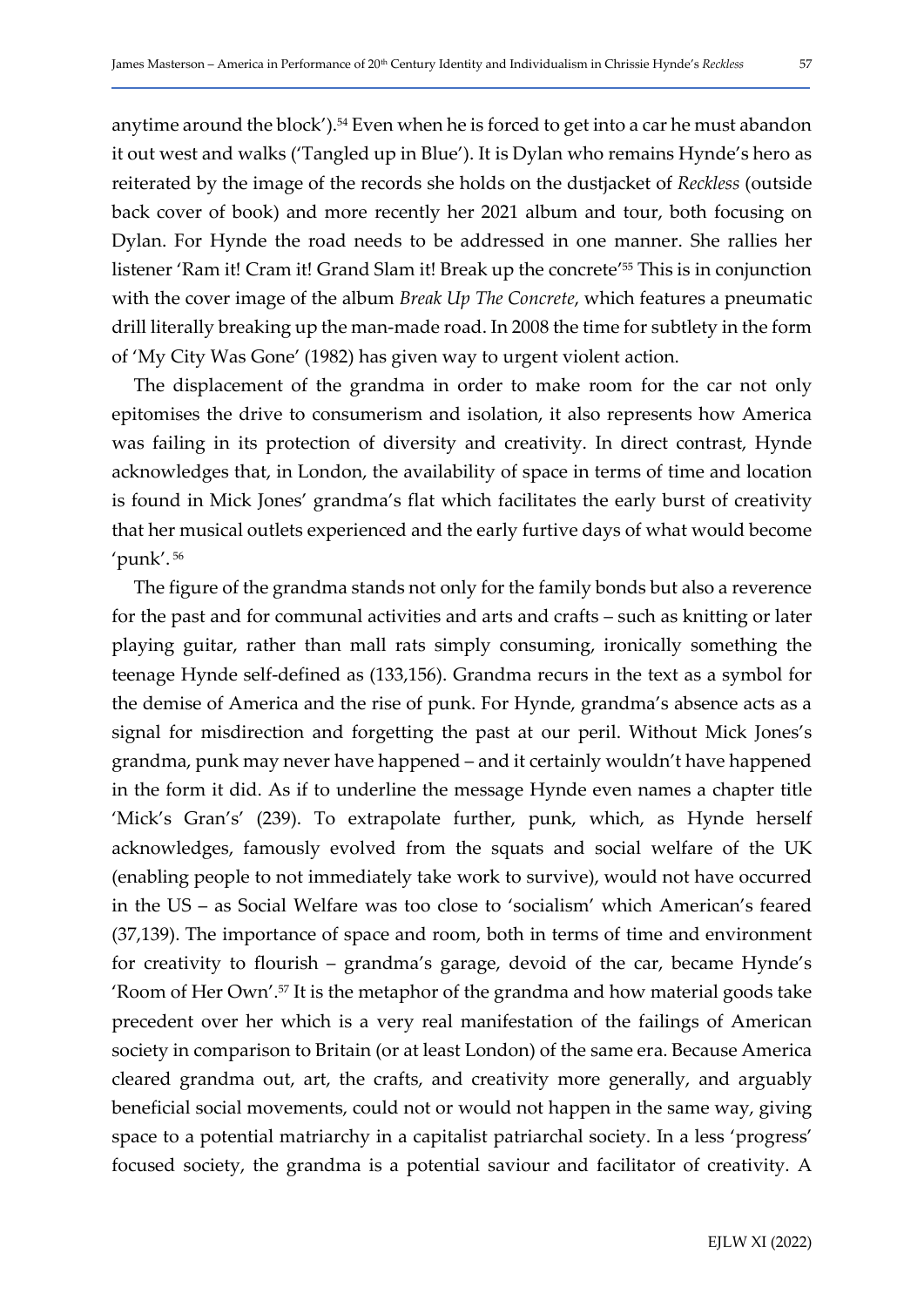creativity which Hynde implies, but would never go as far as to say, changed the Western World for the better in its questioning of firmly held cultural assumptions. This outrage, for Hynde, is symbolised by society's disregard for the grandmother representing the 'suffocating isolation [which enveloped] America' (21). If her tirade against individualism needed pointing out, it is in this phrase very early in the book.

### Margaret Thatcher: We have become a Grandmother.

On 3rd March 1989 Margaret Thatcher, in a personal capacity but as the (current) Prime Minister of the United Kingdom, stood on the steps of 10 Downing Street and declared 'We have become a grandmother'. She is also attributed with the albeit apocryphal comment that 'only losers take the bus' - a phrase synonymous with her which picked up on by the Irish political band The Fatima Mansions in that year. Thatcher had indeed become a grandma. But in using the 'royal we', associated with the British monarchy, she was deemed, in public opinion, to be climbing well above her station (continuing the British class hang ups and analogies!). 1980s Britain, epitomised by Thatcher's celebration of the individual and their 'ability' to better themselves – materially – runs in contrast to Hynde's celebration of the family. Ironically the individualism that Hynde seems to write against is the very individual success that she has achieved and is milking still with tours and album releases. That is because, as she has stated elsewhere, she has largely given up fighting through the medium of music and now focuses on targeted animal rights protests outside specific shops or events. Yet still flies regularly between the US and UK - a polluting act that is in itself becoming indefensible. In many ways Hynde is now the epitome of the selfmade individual that Thatcher sought to encourage: She has succumbed to the emergent shameless self-interest put above that of the communal means that people are increasingly looking out for number one as a main priority, and this is reinforced and condoned by society. It is this apparently irreconcilable dichotomy between the individual and the communal that many struggle with.

# Identity and the Amish, and the West's wrong direction

It is generally acknowledged that Hynde has an eye for the controversial<sup>58</sup> but, in choosing to make the hotly contested area of religion as another recurring theme in her autobiography she is consciously stoking those flames. Subtle references to religion and the religious flood are made through the opening of the book, even though by page 16 Hynde already 'loves horses more than God'.59 The greatest manifestation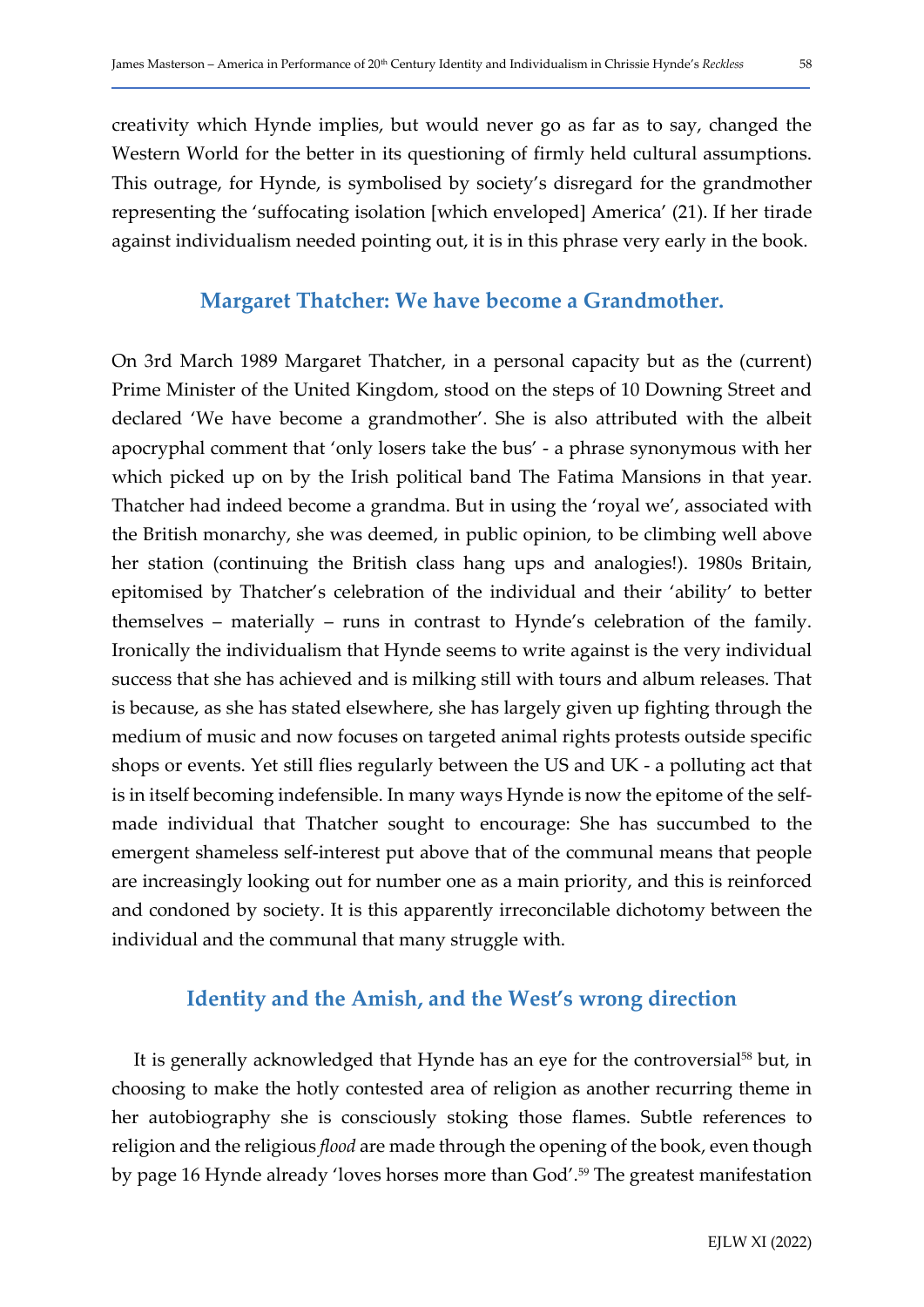of religion for Chrissie Hynde is the distinctly American group the Amish, who also crop up later in the text unlike the other religions referenced. They are a religious group of traditionalist Christian churches with Swiss German Anabaptist origins. Hynde though feels she needs to offer no background and little context as to who they are, being a group subject to modern parody in the popular media for their perceived 'backwards' ways.<sup>60</sup> Amish culture is at odds with the majority of the population of America. But Hynde's all-important community is central to the Amish way of life. They are mocked largely because Amish group norms, including the rejection of individualism and labour-saving technologies, are at odds with capitalist consumerism, that is so central to the functioning of contemporary American society.

Modern innovations, the competitive and ecologically damaging cycle of invention, packaging, advertising and selling which in turn encourage status aspiration, are perceived by the Amish as leading to the potential for vanity and therefore protected against. Talking from an 'All-American, middle America' point of view early on Hynde states that whilst the majority went along with 'progress' unquestioningly 'we'd thought the Amish were the odd ones out …… it was increasingly obvious that it was us' (23, my italics). These same Amish appear later on in the text in reference to London: 'It looked like the Sixties had been hijacked by the Amish' (135), the very London she was falling in love with. Talking of London, she states 'I woke up every morning, a girl in love' (176). Hers was a love affair that had preceded meeting it (139) but developed into 'that stage of love where the object of desire has no faults' (139,141). A love the Amish had nurtured, facilitated, and enabled. A love for a more 'backward' way of life. For Hynde the Amish symbolised this back to basic way of life fostering, therefore, a respect for the landscape and community.<sup>61</sup> 'With their steady, unchanging 'commitment to family and community' they act for her as a contrast to majority of Western society's focus on progress (7). But her thrill for and of the Amish doesn't end with lavishing praise. She also draws direct comparisons with the key heroes of the counterculture she lived through. She links the Amish attitudes with Hippies' pacifism (95). Such conscious repetition across the text is a direct attempt to tie the marginalised Amish with the popular and now revered Hippy generation. In making the link the reader is asked to redress the balance of popular culture and asked to rethink many previous assumptions.

# Conclusion

The still (as of 2022) incumbent 'Minority leader' of the 'House of Representatives' Kevin McCarthy, referred to at the beginning of this essay, concluded his defence of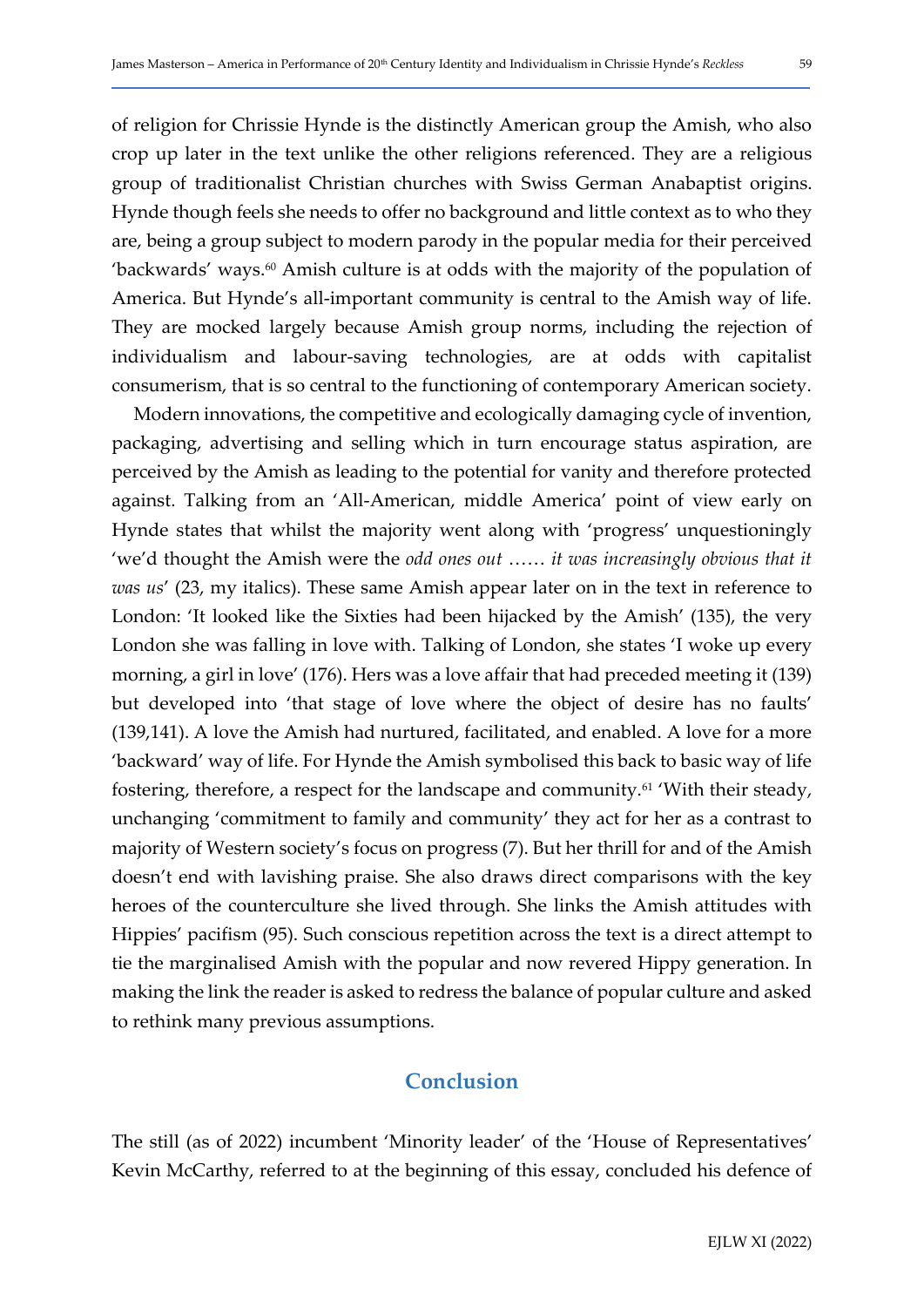the 'Go Home' comment being about 'Socialism versus Freedom', by stating that 'This is unfortunate. We should get back to the business of America' (my italics). The observation about a nation's interests being run as a business is a term loaded with economic connotation but is symptomatic of the agenda and mentality of the American Dream hijacked by extremists and utopian ideologists on the right wing of American politics. The business analogy reiterates Karl Polanyi's assertion that we have changed our outlook, and some have amended their agenda accordingly. We in the West, or at least in America, are no longer a society where the market and economics are embedded in society but a society that has become disembedded and re-invested solely within the branch of economy. An express climate change denier and keen Obamacare objector, McCarthy's conviction, and dedication to defeating the evils of socialism seem myopic.<sup>62</sup> Social welfare, a safety net, and the perils of over consumption, do not feature in his rhetoric. As Polanyi's title The Great Transformation avers, since roughly 1800, the world's people have been passing through an allencompassing and unparalleled systematic transformation to the point where words with apparently commendable traits have become so loaded with connotation that they are dangerous. Hynde in her music and writing knows all too well the power of words and uses them wisely. Towards the end of the book Hynde observes that ''Thanks for keeping it real' is the highest compliment that can be paid to a rock musician' (278). This statement is clearly meant as a send up when put into context of seeing the con trick of her hero Mitch Ryder early in her life. Having seen Mitch Ryder and the Detroit Wheels fabricate a contrived fight on stage for both their sets she was devoted to the idea of being a in band: 'I loved a good con' (33). The book is also strewn with humorous and ironic references to the manufactured nature of and false construct of Rock 'n' Roll. But that does not detract from Hynde's love of it. The packaging of music is also another consumer product, so the hypocrisy is apparent. And she does not attempt to reconcile this contradiction.

Elsewhere, upon the release of Reckless, she has declared 'My message has never changed. I'm only here to offer what I've always offered: my music and trying to encourage people to stop killing animals'.63 The highest global meat consumption is of course based in the United States.<sup>64</sup> Chrissie Hynde's autobiography, like Sylvain Sylvain's of the New York Dolls some three years later, is another growing vocal, albeit oblique, criticism of the All-American Dream. Rock 'n' Roll (and most obviously one dynamic of it - punk) has become all too easily complicit in selling us the rebel, packaged neatly within the terms of capitalism and patriarchy. And whilst a midtwentieth century economic historian and anthropologist (Polanyi) may seem a long way from a late twentieth and early twenty-first century pop star, such economic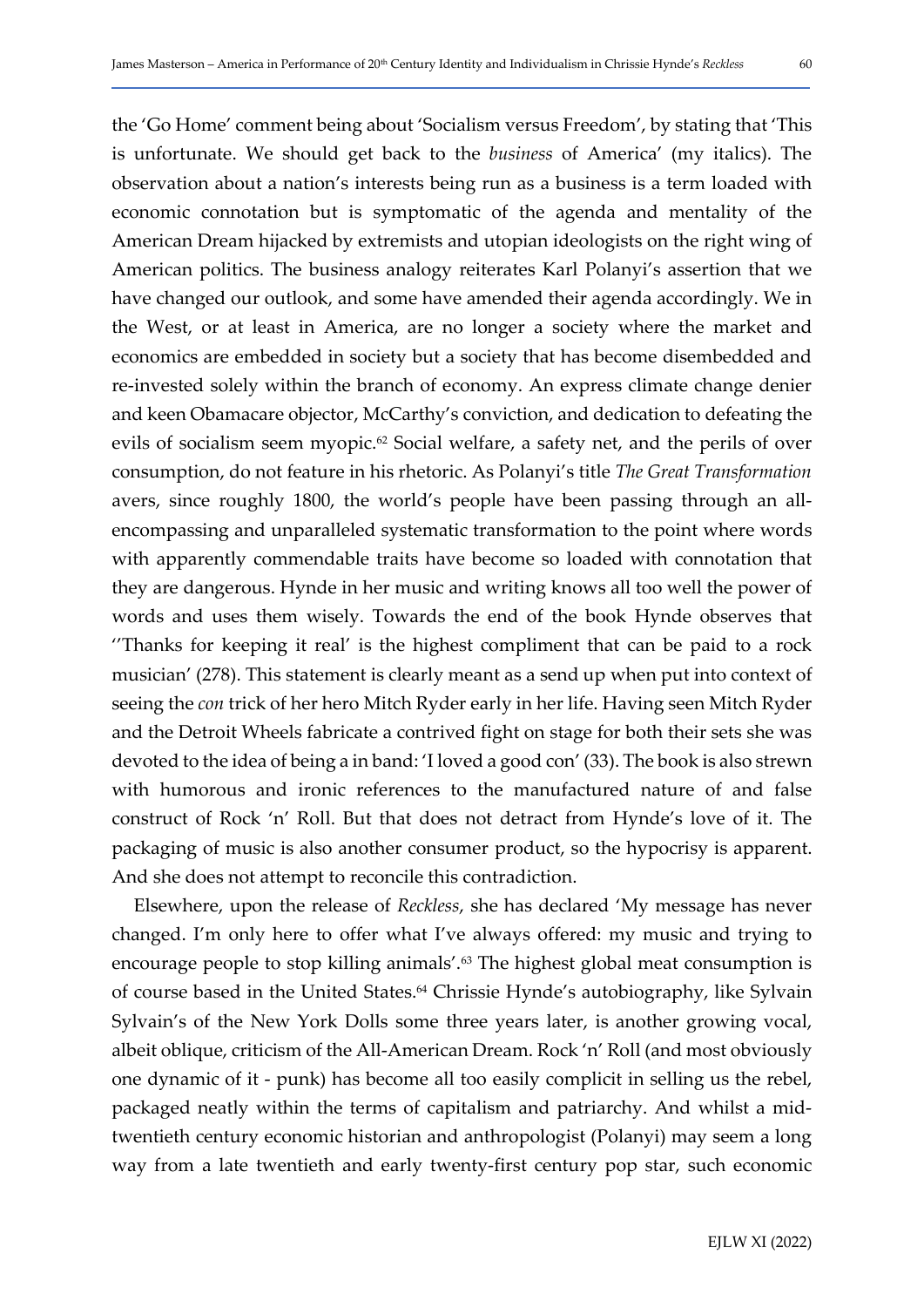thoughts are not far from the forefront of Hynde's mind in the early twenty first century, as the interviewer Simon Price found out: 'before you know it she's giving you an answer about the breakdown of commerce and a return to the barter system' – proving this kind of reading was not far from her mind.<sup>65</sup> Hynde, like her near contemporaries Bruce Springsteen and Elvis Costello, both of whom she has compared herself to repeatedly, not always complimentarily, are all going through a period of introspection.<sup>66</sup> Why does this matter? Because rather than the obvious and common trope of decline, in the sense that writers often see the past in romantic notions of a better world, for Hynde the unspoken premise is that the American Dream, in the form of capitalist consumerism that has since been sold far and wide across the globe, is systematically leading to a possible disparity and disconnect from the important things in life.

Autobiography, a form that is sometimes accused of promoting hegemonic norms and favouring patriarchal authority, narrates not only a life but the life of a community. Whilst this text is most certainly not a Roman-a-clef it does try and interrogate the modern, recognized formula of nuggets within the text as a series of related objects that trace a thread. In the case of Hynde this is laid out from the opening chapter with ecological damage and political hegemony and concentration of wealth (big pharma, tobacco, petrol, Hynde 23), destroying the people and the planet. People have become disjointed from family units. In doing this she is offering another voice in the growing consensus that human life is not a continuous direct linear journey of progress but a cyclical journey with series of corrections, and in her opinion a major correction is urgently needed. Her ultimate message is that at some point America took the wrong direction. Like her heroes, The Rolling Stones, she too has to conclude that, for her at least, London has 'no place for a street fighting man' and extraordinary resignation to the status quo she feels she cannot change.<sup>67</sup> At some point America beat the revolutionary out of her and left a hollow rebel. Exactly when that 'life blood leaving [her] lifeless body and flowing into the nearby gutter' I would date to 4 May 1970 and the Kent State University Massacre.<sup>68</sup>

But this change in emphasis does not negate her very real desire for change: In doing this she precedes Heidi Estes call within her book on Mediaeval history and ecology: 'These are not just words. This is a call to action. Stop. Think. Reverse course'.69 In this call-to-action Estes emphasises that 'the fight against racism, imperialism, colonialism, and neoliberalism is also an environmental struggle' – in her own story Hynde brings together all those strands of 'a life lived'. She sees humans as culpable in destroying nature. Hers is an eco-story from the outset. Hynde's writing is oblique when discussing a mainstream society she sees as unconcerned with how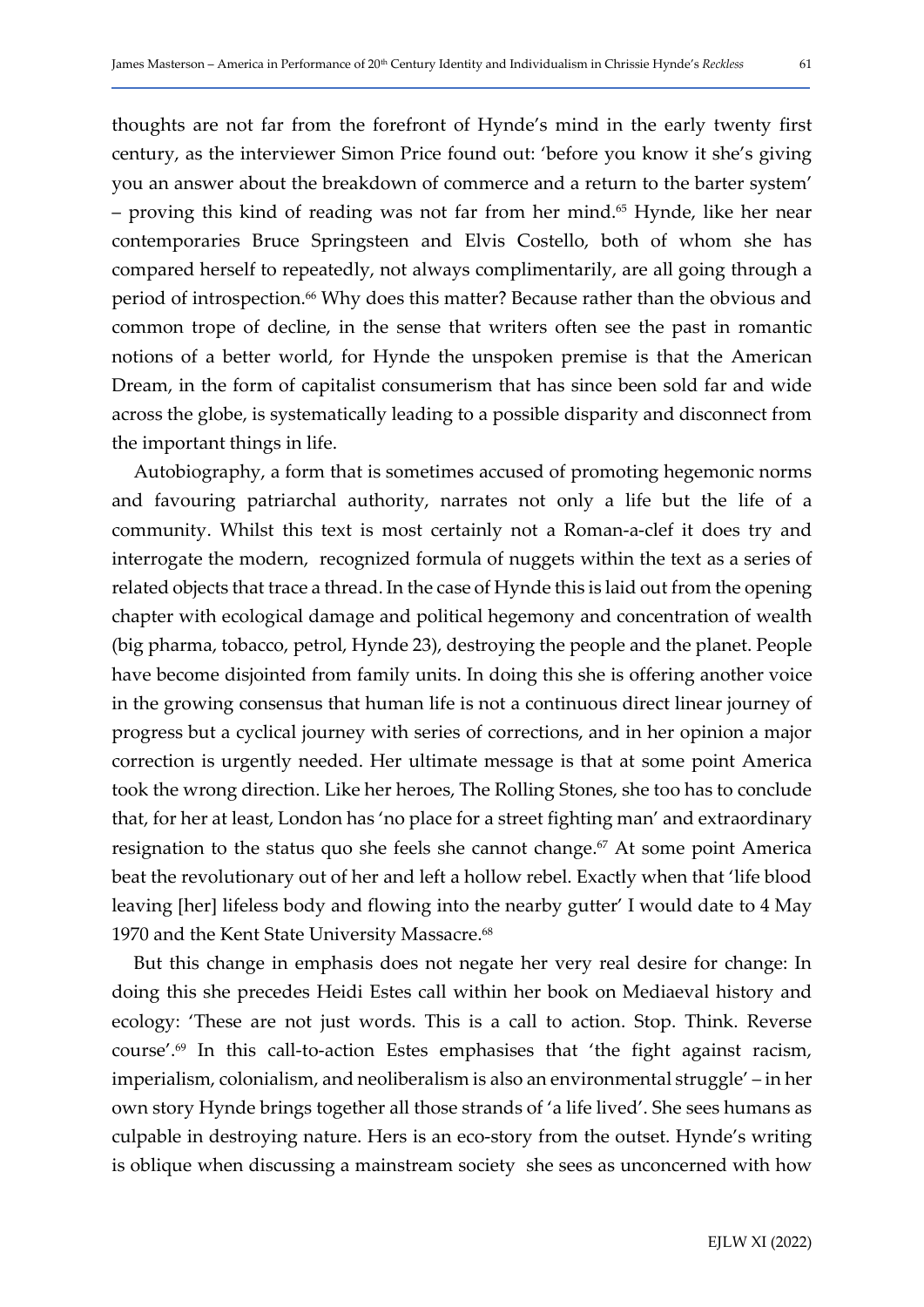'we' are 'self-destructing and taking down everything we came into contact with us' (28). She is mournfully observing how the country of the US is being sodomized by its blind worship of fiscal progress at the expense of environmental conservation: 'Just outside the city limits the whole country was bending over to take it up the backside. Green meadows…churned up and rolled away' (23, 127). For her this seems to be the post war generation and the explosion of availability of consumer goods and technology which enable expansion in the form of massive building campaigns be it roads, houses or shopping centres all of which receive short shrift in Reckless. In the age of self-involvement Hynde epitomizes the battle between self and community and how through her ideals of community early in her life she sought change, but when this change didn't just elude her but was violently shot down, the self, in the short term at least, won.<sup>70</sup> The autobiography may serve as a small attempt to change that thinking, but ultimately only vaguely looks back at an earlier teenage aspiration. In presenting her argument in this manner Hynde also plays with generic convention in her sly references to *pretending*, and that is not new to her. Keeping it real is certainly not her main priority – but her 'con' she would argue is smaller and more excusable than corporate conglomerates of America. She has lost the war but recording her battle for posterity. She has tried to stay largely true to herself as far as she can. Whether she has succeeded depends on the perspective of posterity.

# Works Cited

- Abbey, Edward, The Monkey Wrench Gang, Lippincott Williams & Wilkins, 1975. Republished. London: Penguin Classics, 2004.
- Adams, John, 'Economy as Instituted Process: Change, Transformation and Progress', in: Journal of Economic Issues 28:2 (1994) 331-355.
- Albertine, Viv, Clothes, Clothes, Clothes. Music, Music, Music. Boys, Boys, Boys.: A Memoir, London: Faber and Faber, 2014.
- Antonia, Nina, Too Much, Too Soon: The Makeup Breakup of The New York Dolls, London: Omnibus Music Press, 1998.
- Buell, Lawrence, 'Representing the Environment', in: Lawrence Buell (ed), The Environmental Imagination: Thoreau, Nature Writing, and the Formation of American Culture. Harvard: Harvard University Press, 1996, 83-114.
- Campbell, Sean, Irish Blood English Heart: Second Generation Irish Musicians in England, Cork: Cork University Press, 2011.
- Douglas, Kate, Contesting Childhood: Autobiography, Trauma, and Memory. New Brunswick: Rutgers University Press, 2010.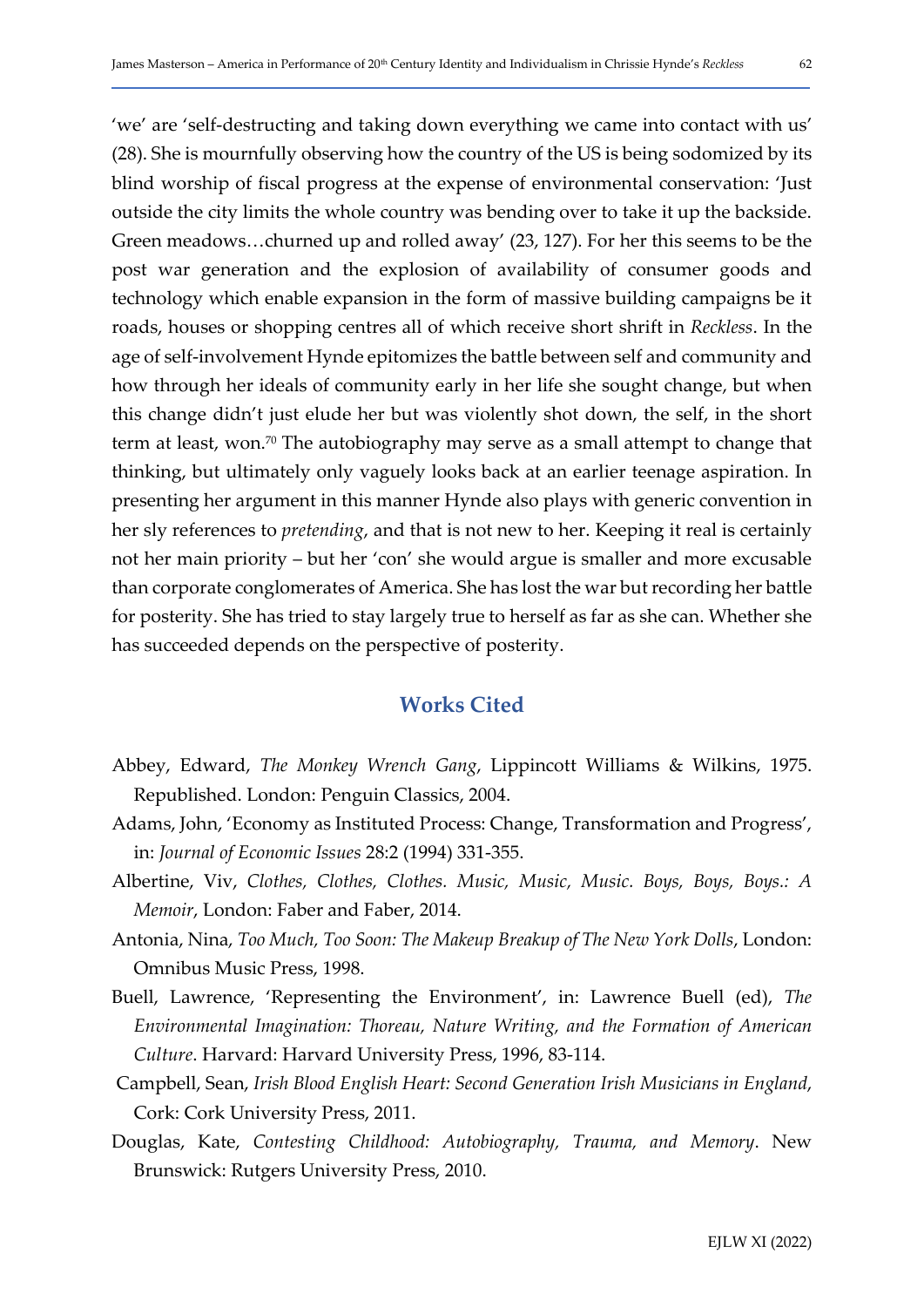Dylan, Bob, Chronicles Vol 1, London: Simon & Schuster, 2004.

- Edgar Robert, Fraser Mann, and Helen Pleasance, Music, Memory and Memoir, New York: Bloomsbury, 2019.
- Estes, Heidi, Anglo Saxon Literary Landscapes: Ecotheory and the Environmental Imagination, Amsterdam: Amsterdam University Press, 2017.
- Farrell, Joseph, 'Intention and Intertext', in: Phoenix 59:1/2 (2005) 98-111.
- Felsenthal Julia, 'Just How Reckless Is Chrissie Hynde?', in: Vogue, (8<sup>th</sup> Sept 2015), https://www.vogue.com/article/chrissie-hynde-memoir-reckless
- Finney Brian, The Inner I: English Literary Autobiography of the Twentieth Century, New York: Oxford University Press USA, 1985.
- Foucault, Michael, The Order of Things: An Archaeology of the Human Science, London: Routledge, 1970.
- Garner, Dwight, 'Review: Chrissie Hynde's Reckless Details a Rocker's Life', in: New York Times, (1<sup>st</sup> Sept 2015), https://www.nytimes.com/2015/09/02/books/reviewchrissie-hyndes-reckless-details-a-rockers-life.html
- Gibbens, John, The Nightingales Code: A Poetic Study of Bob Dylan, London: Touched Press, 2001.
- Gilbert, Sophie, 'The Public Shaming of Chrissie Hynde', in: The Atlantic, (6th Oct 2015), https://www.theatlantic.com/entertainment/archive/2015/10/the-publicshaming-of-chrissie-hynde/409234/
- Graeber, David, Debt: The First 5000 Years, Brooklyn: Melville House Publishing, 2011.
- Greene, David, 'Chrissie Hynde: "I'm Just Telling My Story"', in: NPR.org, (6<sup>th</sup> Oct 2015), https://www.npr.org/2015/10/06/446083413/chrissie-hynde-im-just-tellingmy-story?t=1551806698215
- Grossberg, Lawrence, We Gotta Get Out of this Place: Popular Conservatism and Post Modern Culture, New York: Routledge, 1992.
- Gunn, Janet Varner, 'Walden The Temporal Mode of Autobiographical Narrative', in: Albert E Stone (ed), The American Autobiography: A Collection of Critical Essays, New Jersey: Princeton Hall Inc., 1981. 80-94
- Henke, James, 'Chrissie Hynde Without Tears: Drugs and Death Didn't Stop the Pretenders' in: Rolling Stone, (26<sup>th</sup> April 1984),
- https://www.rollingstone.com/music/music-news/chrissie-hynde-without-tears-101729/
- Hynde, Chrissie, Reckless: My Life as a Pretender, London: Random House, 2015.
- Hunter-Tilney L., 'Review Reckless: My Life, by Chrissie Hynde', in: Financial Times, (18th Sept 2015),

https://www.ft.com/content/3dd72632-5d21-11e5-9846-de406ccb37f2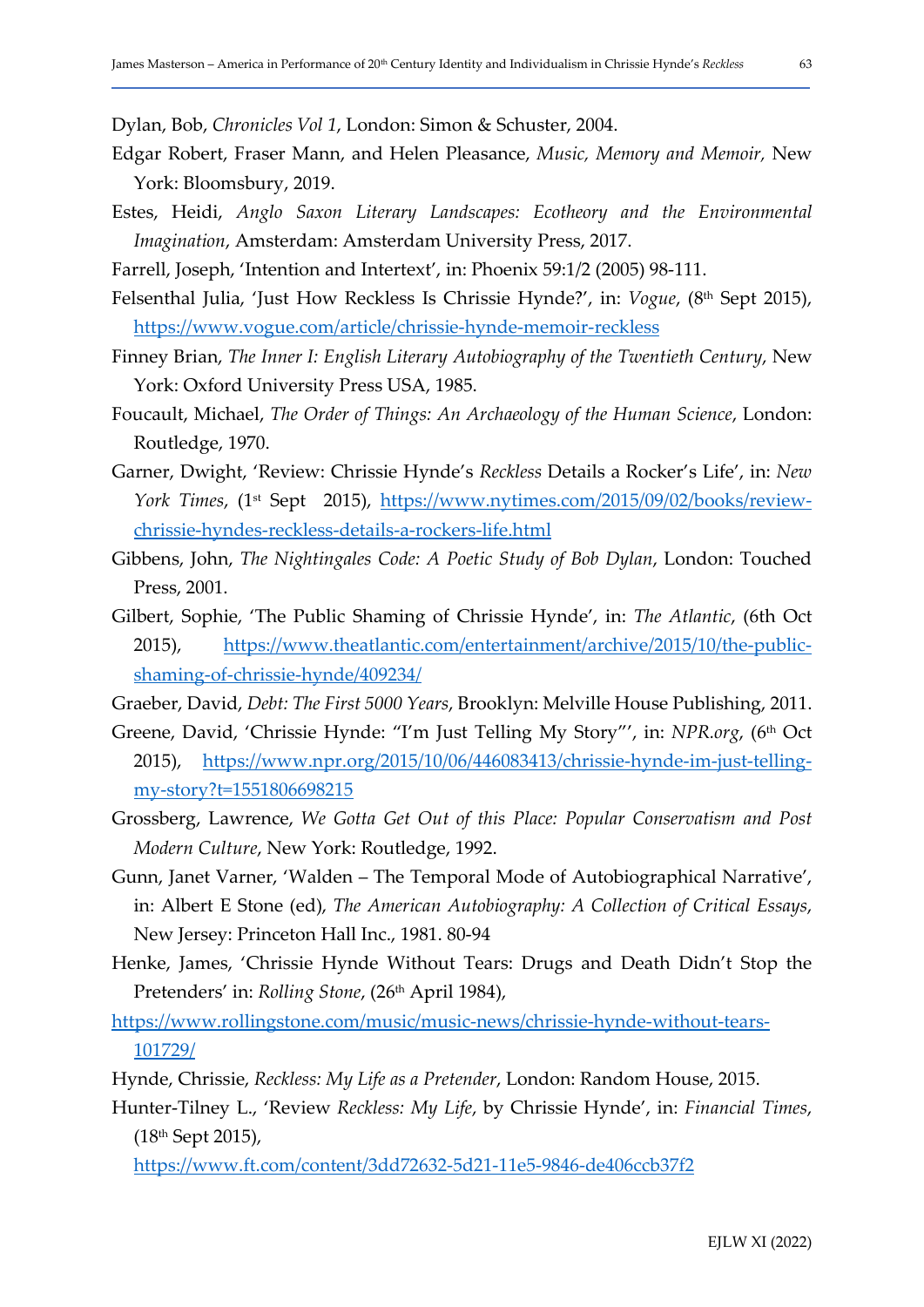- Kindleberger, Charles P, 'The Great Transformation by Karl Polanyi', in: Daedalus 103:1 (1974) 45-52.
- Light Alan, 'Her City's Not Gone, and Neither is She', in: The New York Times, (3rd Oct 2008), https://www.nytimes.com/2008/10/05/arts/music/05ligh.html
- Light Alan, 'Love letter to Rock and Roll', in: The New York Times, (20<sup>th</sup> Nov 2015), https://www.nytimes.com/2015/11/22/books/review/chrissie-hyndes-reckless-mylife-as-a-pretender.html
- Loder, Kurt, 'The Pretenders Ain't Sobbing: Chrissie Hynde on her Early Days as a Music Critic, Being a Woman on the Road, and Almost Losing her Virginity to Ron Wood', in: Rolling Stone (29<sup>th</sup> May 1980),

https://www.rollingstone.com/music/music-news/the-pretenders-aint-sobbing-102418/

Lydon, John, Anger is an Energy: My Life Uncensored, London: Simon and Schuster, 2014

- Machado, Nuno Miguel Cardoso, 'Karl Polanyi and the New Economic Sociology: Notes on the Concept of (Dis)embeddedness', in: RCCS Annual Review 3:3 (2011).
- Marcus, Greil, Invisible Republic: Bob Dylan's Basement Tapes, London: Picador, 1997.
- Marcus, Greil, Like a Rolling Stone: Bob Dylan at the Crossroads, New York: Public Affairs, 2005.
- Marr, Johnny, Set the Boy Free, London: Random House, 2016.
- Mayhew, Anne, 'The Great Transformation: The Political and Economic Origins of Our Time', in: EH.net https://eh.net/book reviews/the-great-transformation-thepolitical-and-economic-origins-of-our-time/
- McIntyre, Anthony P., and Diane Negra, 'Irish Celebrity Autobiography', in: Liam Harte (ed), A History of Irish Autobiography, Cambridge, UK: Cambridge University Press, 2018, 363–379.
- Meihuizen, Nicholas, Achieving Autobiographical Form: A Twentieth Century Perspective, Leiden: Brill, 2016
- O'Brien, George, 'Memoirs of an Autobiographer', in: Liam Harte (ed), Modern Irish Autobiography: Self, Nation and Society, London: Palgrave Macmillan, 2007, 214-238.
- O'Rourke, M., 'Review: Reckless: My Life as a Pretender by Chrissie Hynde', in: The Guardian, (17<sup>th</sup> Sept 2015),

https://www.theguardian.com/books/2015/sep/17/reckless-my-life-as-a-pretenderchrissie-hynde-review-memoir

- Padel, Ruth, 'I'm A Man': Sex, Gods and Rock 'n' Roll, London: Faber & Faber, 2000.
- Polanyi, Karl, The Great Transformation: The Political and Economic Origins of Our Time, 2nd ed. Boston: Beacon Press, 1944.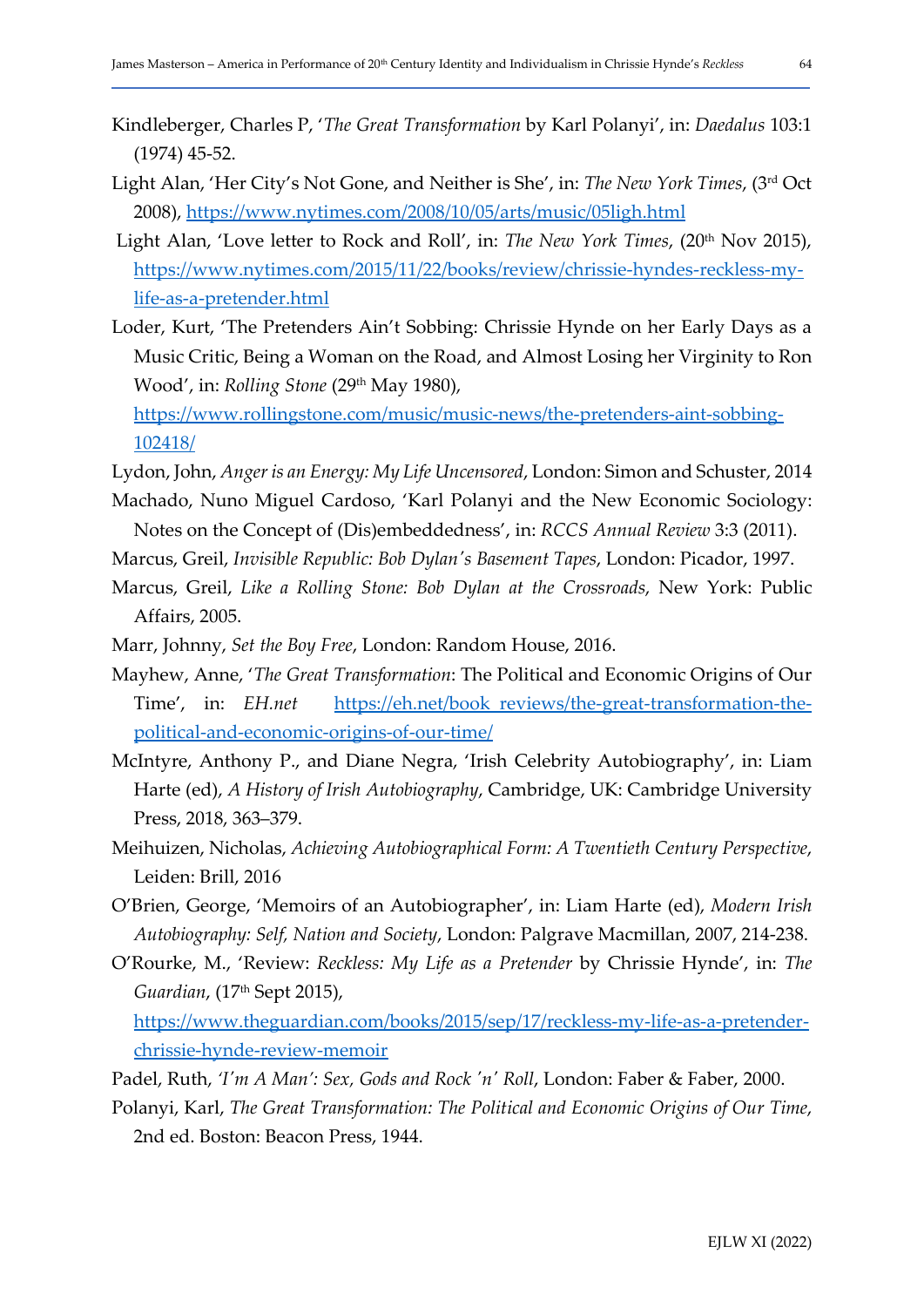- Price, S., 'Life as a Self-Confessed "Pain in the Ass"', in: The Independent Newspaper, (13th Sept 2003),
- https://www.independent.co.uk/arts-entertainment/music/features/chrissie-hyndedont-get-me-wrong-86620.html
- Reynolds, Simon and Joy Press, The Sex Revolts: Gender, Rebellion, and Rock 'n' Roll, Harvard: Harvard University Press, 1995.
- Rogers, Jude, 'Confessions of a Great Pretender: Review of Reckless: My Life by Chrissie Hynde', in: The Guardian, (13th Sept 2015),
- https://www.theguardian.com/books/2015/sep/13/reckless-my-life-chrissie-hyndereview-confessions-great-pretender
- Rosen, Steven, Holy Cow: The Hare Krishna Contribution to Vegetarianism and Animal Rights, New York: Lantern Books, 2004.
- Sandbrook, Dominic, The Great British Dream Factory: The Strange History of Our National Imagination, London: Allen Lane, 2015.
- Savage, John, England's Dreaming: The Sex Pistols and Punk Rock, London: Faber and Faber, 1991.
- Sobsey, Adam, Chrissie Hynde: A Musical Biography, Texas: University of Texas Press, 2017.
- Stein, Daniel and Martin Butler, 'Musical Autobiographies: An Introduction', in: Popular Music and Society 38:2 (2015) 115-121.
- Stanfield, J Ron, 'The Institutional Economics of Karl Polanyi', in Journal of Economic Issues 14:3 (1980) 593–614.
- Vanhorn, Teri, 'Chrissie Hynde Arrested at Animal Right's Demonstration in Gap Store', in: MTV News Online, (3rd Oct, 2000), http://www.mtv.com/news/669920/chrissie-hynde-arrested-at-animal-rights-

demonstration-in-gap-store/

Warmuth, Scott, 'Bob Charlatan: Deconstructing Dylan's Chronicles: Volume One', in: New Haven Review (2008) 70-83.

#### Discography

Cash, Johnny. 1960. Ride this Train [LP]. New York: Columbia Records.

- Dylan, Bob. 1963. Bob Dylan. [LP]. New York: Columbia Records..
- Dylan, Bob. 1963. The Freewheelin' Bob Dylan. [LP]. New York: Columbia Records.

Dylan, Bob. 1965. Highway 61 Revisited. [LP]. New York: Columbia Records.

Dylan, Bob. 1975. Blood on the Tracks. [LP]. New York: Columbia Records.

Dylan, Bob. 1976. Desire. [LP]. New York: Columbia Records.

Hynde, Chrissie. 2014 Stockholm [CD]. London: Caroline International (Virgin).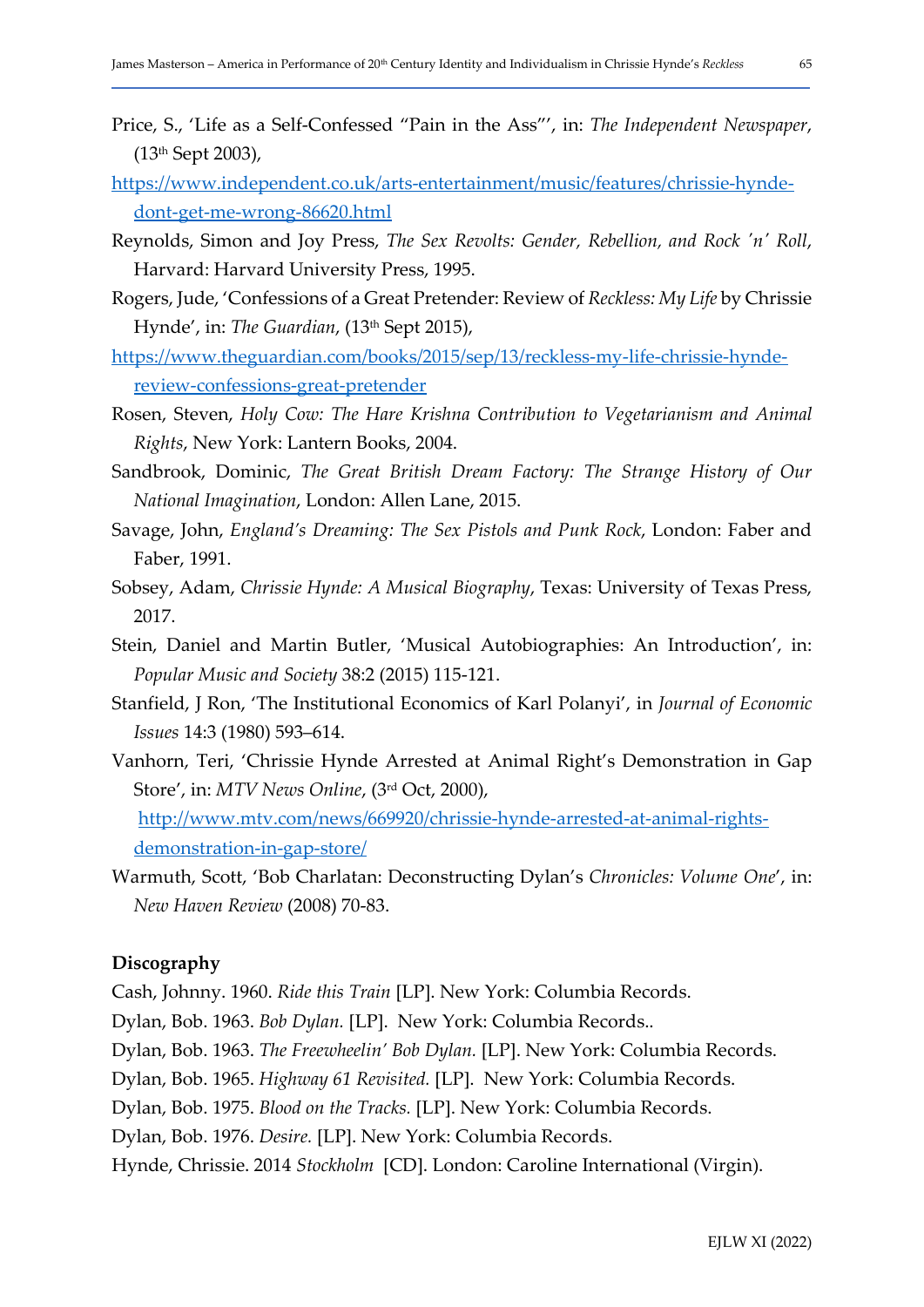The Pretenders. 1979. The Pretenders. [LP]. London: Sire Records. The Pretenders. 1981. The Pretenders II. [LP]. London: Sire Records. The Pretenders. 1984. Learning to Crawl. [LP]. London: Sire Records. The Pretenders. 2008. Breaking up the Concrete. [CD]. California: Shangri-La Music. The Pretenders. 2016. Alone [CD]. Berlin: BMG Rights Management. The Rolling Stones. 1968. Beggars Banquet [LP]. London: Abkco Records. Yankovic, 'Weird Al'. 1996. Bad Hair Day. [CD]. California: Scotti Brothers Records.

# About the Author

James Masterson is a freelance music journalist and Radio DJ with a Masters in Anthropology and Archaeology (Oxon). After two decades interviewing musicians and reviewing popular music he now concentrates on a more anthropological bent. He is especially interested in the analysis of the presence of ecological awareness amongst musicians and recording artists from the 1970s onwards. This work is focusing on the increasing number of autobiographies of musicians of the era. In this field he is deeply indebted to his wife Dr Muireann Leech an autobiographical scholar. He is currently researching a paper on the relevance of Protestantism on Heavy Metal music. For the purposes of this paper he is classified as an independent scholar.

#### **Notes**

<sup>1</sup> A tribute specifically to now deceased member James Honeyman-Scott (see Rock & Roll Hall of Fame Induction speech 2005 https://www.youtube.com/watch?v=TQI4qCv8nls). To the public at large she is seen as a key constant - her consistent sound and the fact that she is the one continuous member in all Pretenders line ups also means that her back catalogue, including solo work (Stockholm), duet albums (with JP Frame) and band related releases are seen as little different. The Pretenders released their last album (Alone - as if to drive home the point she is alone the constant in the band) in 2016 after a 4-year hiatus but Chrissie Hynde was touring with the band in 2019 – time will tell if they release another album or if she releases albums in a solo capacity. [Slight update to this – Hate for Sales (11<sup>th</sup> studio album) was released in 2020.]

2 Albertine 2014 p158

3 Marr 2016 p283

4 I am not conflating animal welfare with the environment – but in Hynde's eyes they are 2 aspects of the same ideology and interchangeable. But also see DJ Rush Limbaugh's classification of her as 'environmentalist and animal rights wacko' (or 'nut' depending on the source!)

5 Eg. Greene 2015 and Felsenthal 2015

6 Eg. Loder 1980. For the perils of music autobiographies being retelling of interviews see Stein and Butler 2018 p118

- 7 www.kunc.org
- 8 Sobsey 2017 p3
- 9 Light 2015

<sup>10</sup> Made slightly sharper by the fact that Rickets is colloquially known as 'the English disease'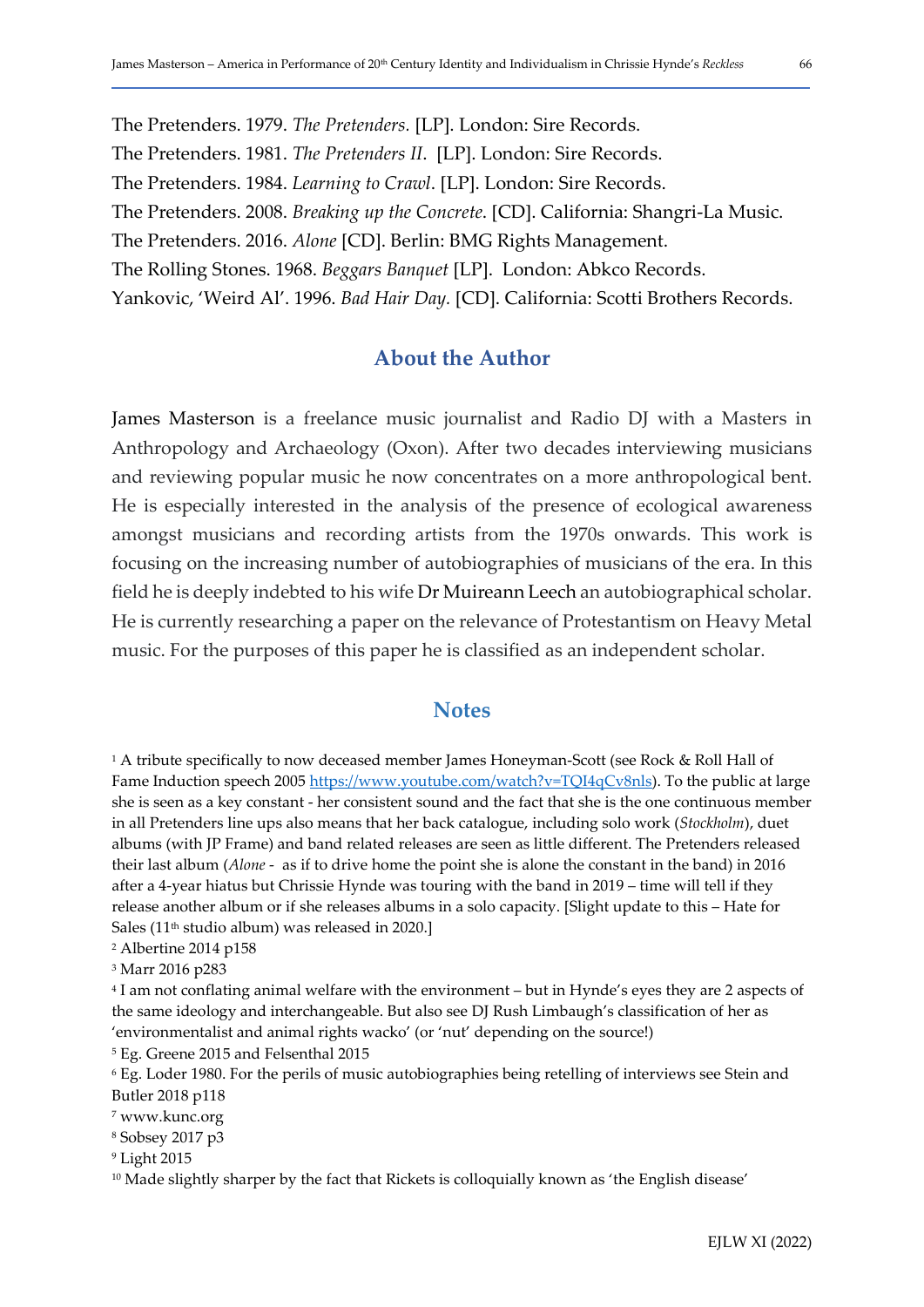<sup>11</sup> Lydon 2014 p93

<sup>12</sup> Meihuizen 2016 p5

<sup>13</sup> See, for example Gilmore, Leigh. The Limits of Autobiography: Trauma and Testimony. Cornell University Press, Ithaca NY. (2001) or Eakin, Paul John. Fictions in Autobiography: Studies in the Art of Self-Invention. Princeton University Press, Princeton: (1985). Or Smith, Sidonie and Julia Watson. Reading Autobiography: A Guide for Interpreting Life Narratives. University of Minnesota Press, Minneapolis, (2001). For authenticity in music see for example Barker & Taylor 'Faking It: The Quest for Authenticity in Popular Music'. (2007) or ' Dettmar and Richey 'Reading Rock and Roll: Authenticity, Appropriation, Aesthetics. (1999). Amongst many others.

<sup>14</sup> Stein and Butler 2015 p116

<sup>15</sup> McIntyre and Negra 2018 p363

<sup>16</sup> There is of course the further complication that this is how she rationalizes it in her head – the first gig somehow 'didn't count'.

<sup>17</sup> Even googling the most mundane 'Goldberg signs Chrissie Hynde' the top link is a video to 'Chrissie Hynde on why she doesn't eat meat' https://www.google.com/search?rlz=1C1CHBF\_en-GBGB824GB824&ei=mtV-XL\_EJ-

HUgwfgraKYCw&q=goldberg+signs+chrissie+hynde&oq=goldberg+signs+chrissie+hynde&gs\_l=psyab.3...25930.25930..26312...0.0..0.58.58.1......0....1..gws-wiz.YnDHWQrSWDk

<sup>18</sup> For Dylan's 'con' see Warmuth 2008

<sup>19</sup> Gunn 1981 p102

<sup>20</sup> Labelled 'white fright' it plays into fears of being 'overrun' by non white Anglo-Saxon immigration. 'Owning the joint' is now no longer their guaranteed right.

https://www.nytimes.com/2018/04/24/us/politics/trump-economic-anxiety.html

<sup>21</sup> This is her only autobiography to date and likely her only one but that is still open -the original commission from the publisher was for her story to the present day. She just felt she had nothing to add after c.1983 (In and of itself telling)

<sup>22</sup> The same vitriolic hatred with which Karl Polanyi is said to have held the entire capitalist framework.

 $23$  However as highlighted in this analysis she also sends this up – when she worked in an early job designing heraldic coats of arms for families she made clear that 'Everybody has a family history…if they didn't, they did when we got through with them' Hynde p113

<sup>24</sup> She interchanges London and especially England and the UK with limited distinction between the countries or nations or pragmatic economic union (depending on how the reader classifies them). Nor does she feel the need to make distinction. It would stand to reason that she had no knowledge of the distinction as a teenager.

<sup>25</sup> The New York Dolls were a proto punk band formed in 1971 disbanded 1977 (but tapered out from 1974 onwards). A band who exploded onto the New York scene as something different and refreshing or threatening depending on your perspective. Perhaps more importantly inspired by the Dolls a budding underground movement began to evolve in New York (Blondie, Ramones many more) that mutated into London punk in 1976 before finding more general coverage globally.

It is no exaggeration to say they were everything to some music journalist (for example Nick Kent and Tony Parsons now both famous writers) and it is not an overstatement to say without them there would be no Smiths or Guns and Roses and probably no Talking Heads. Whilst the artistry of David Bowie, The Sex Pistols, The Rolling Stones, The Clash, The Damned and Hanoi Rocks. If it still existed in some cases, would be completely different. Critically their success was made and solidified in the U.K.

<sup>26</sup> Sobsey 2107 p143. See Danny Goldberg later. However the British Sun newspaper proprietorially and patronisingly called her 'one of our own'.(

https://www.thesun.co.uk/tvandshowbiz/2066231/chrissie-hynde-speaks-about-relationships-visitinggraveyards-and-her-new-music/ ) Billboard magazine list them as a UK act as well https://books.google.co.uk/books?id=Gw8EAAAAMBAJ&pg=PA62&lpg=PA62&dq=%22pretenders%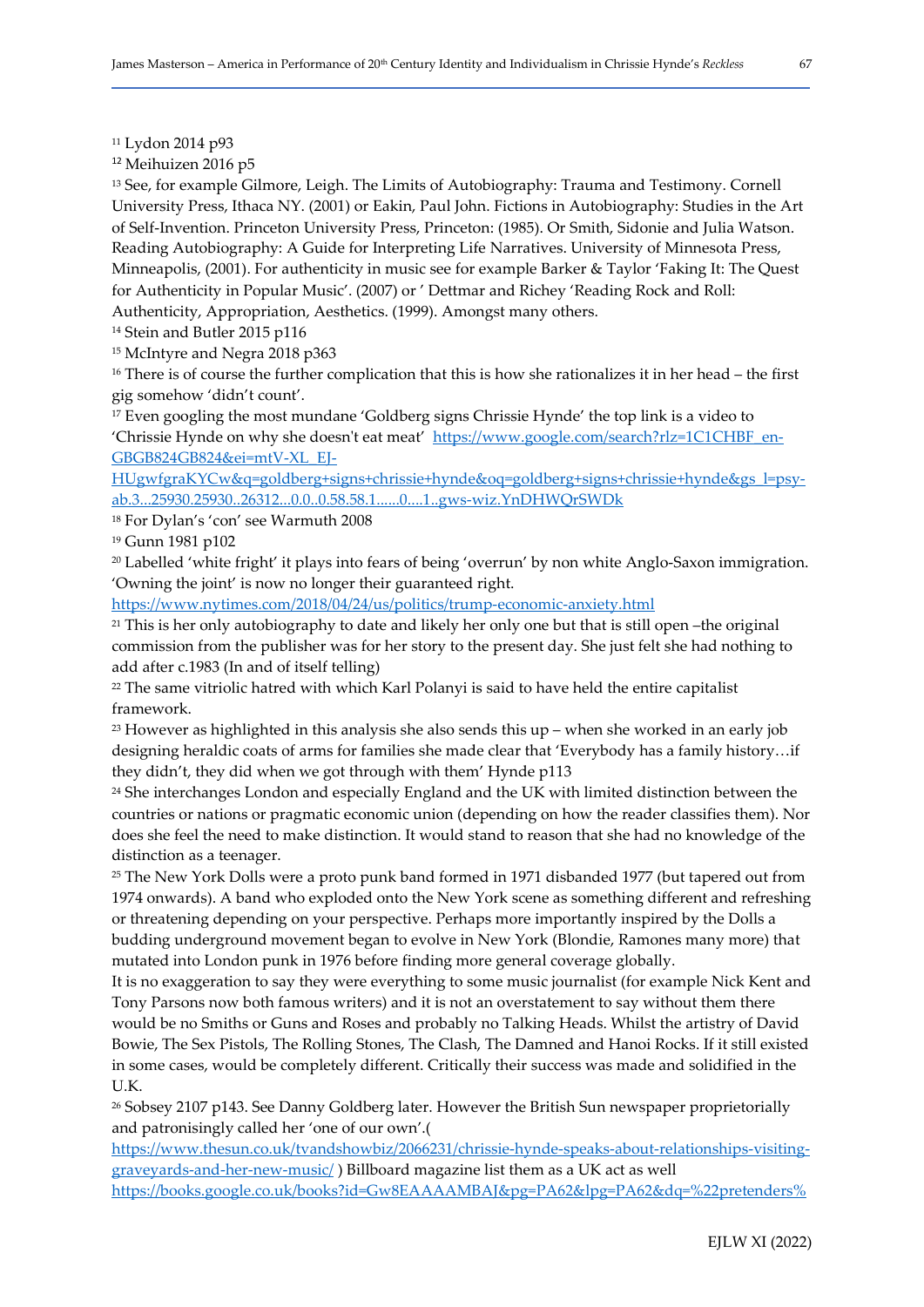22+albums+sales+figures&source=bl&ots=\_MH8YGs--

l&sig=ACfU3U1yrrMVtUGu3LPZFHtOAm4lRye7WA&hl=en&sa=X&ved=2ahUKEwiS1ae95uvgAhU zpnEKHelCASg4ChDoATAMegQIABAB#v=onepage&q=%22pretenders%22%20albums%20sales%20 figures&f=false

<sup>27</sup> Henke 1984 https://www.rollingstone.com/music/music-news/chrissie-hynde-without-tears-101729/ plus Reynold and Press 'The Sex Revolts' 1995 p238

<sup>28</sup> Sobsey 2017 p13

<sup>29</sup> O'Brien 2007 221

<sup>30</sup> Daily hair shampoo US Hynde p24, unlike French p163 England p138. This, apparently flippant observation, made on a few occasions, is actually a critical point within the bigger picture. To use cosmetics is facilitated in part because the media tell you to, as she highlights, but more importantly the repeated and growing use of these products both damages the worlds finite resources but also pollutes the environment as well.

<sup>31</sup> Punk is of course synonymous with London, but the ethnicity and identity of her Punk peers is a fascinating question not relevant here. Joe Strummer (born Turkey), Viv Albertine (born Australia), John Lydon – very keen to play / dwell on his Irish roots.

<sup>32</sup> This is made more ironic by the lack of violence over Kent itself, where she merely has the text peter out (chillingly), as her friend's boyfriend 'was lying facedown, the blood leaving his lifeless body and flowing into the nearby gutter' p81

<sup>33</sup> The ethereal nature of it is as loosely non-committal is reminiscent of Bob Dylan's Chronicles. Again a more complex book than initially recognised. See for example (and most famously) Warmuth 2008. <sup>34</sup> Hynde p8 Violence: 'like swathes of concrete severing streets: spliced like a worm, still wriggling' but also page 21 (suffocating cloak), page p116 (broken collar bone). The sexual assault (p111-123 – one of the longest chapters in the book) and p40 (Zorro's Blade) p127 (molten lava)

<sup>35</sup> Hynde has in the past been called a Keith Richards clone see Sobsey 2017 p60 – although Iggy Pop was actually her biggest hero or idol

<sup>36</sup> Watts, like Richards, is a collector of Civil War memorabilia, though the Civil War itself was famously violent. Possibly being a contender for being the first 'modern' war.

<sup>37</sup> These songs are both references to her childhood hometown, not London.

<sup>38</sup> For the 'new' in the Hynde house see Hynde p11 and p23 but also consumption – p136 no fat people in UK, or at least less abundant by implication. Instead of newness of all things Hynde, as a punk and ecologist, champions recycling which is perhaps why her autobiography is in part a rehashing stories that are already familiar to her fans – in the form and content she kicks against consumerism.

<sup>39</sup> See for example Finney 1985

<sup>40</sup> Talking is the correct quote from the text. This could either be a simple typo for ticking, or possibly even a humourous reference to the voracious drug taking she talks of in the book – in which case the clock could appear to be talking.

<sup>41</sup> https://www.npr.org/templates/story/story.php?storyId=126453425&t=1560112448096

<sup>42</sup> She chooses not to mention President Nixon's re-election with a landslide majority but the state authorised actions and logic are implicit. This action was tacitly supported by the 'majority'.

<sup>43</sup> A sentiment echoed in popular music and culture more generally. The feeling that growing up in the 70s 'the Circus had left town' was how Lester Bangs famously described it Grossberg 'We Gotta Get Out of this Place' 1992 (p199). A similar sentiment expressed Greil Marcus – see Grossberg p417. <sup>44</sup> Hynde p7. Hynde acknowledges at the same time in her wry nod to community 'probably because most of the men who built it were chained to other dedicated workers'. My italics. Her implication is community is sometimes forced upon people. One of those great contradictions, especially in an increasingly individualistic society.

<sup>45</sup> https://blogs.loc.gov/folklife/2015/07/folklore-of-trains-in-usa-part-one/

<sup>46</sup> ibid